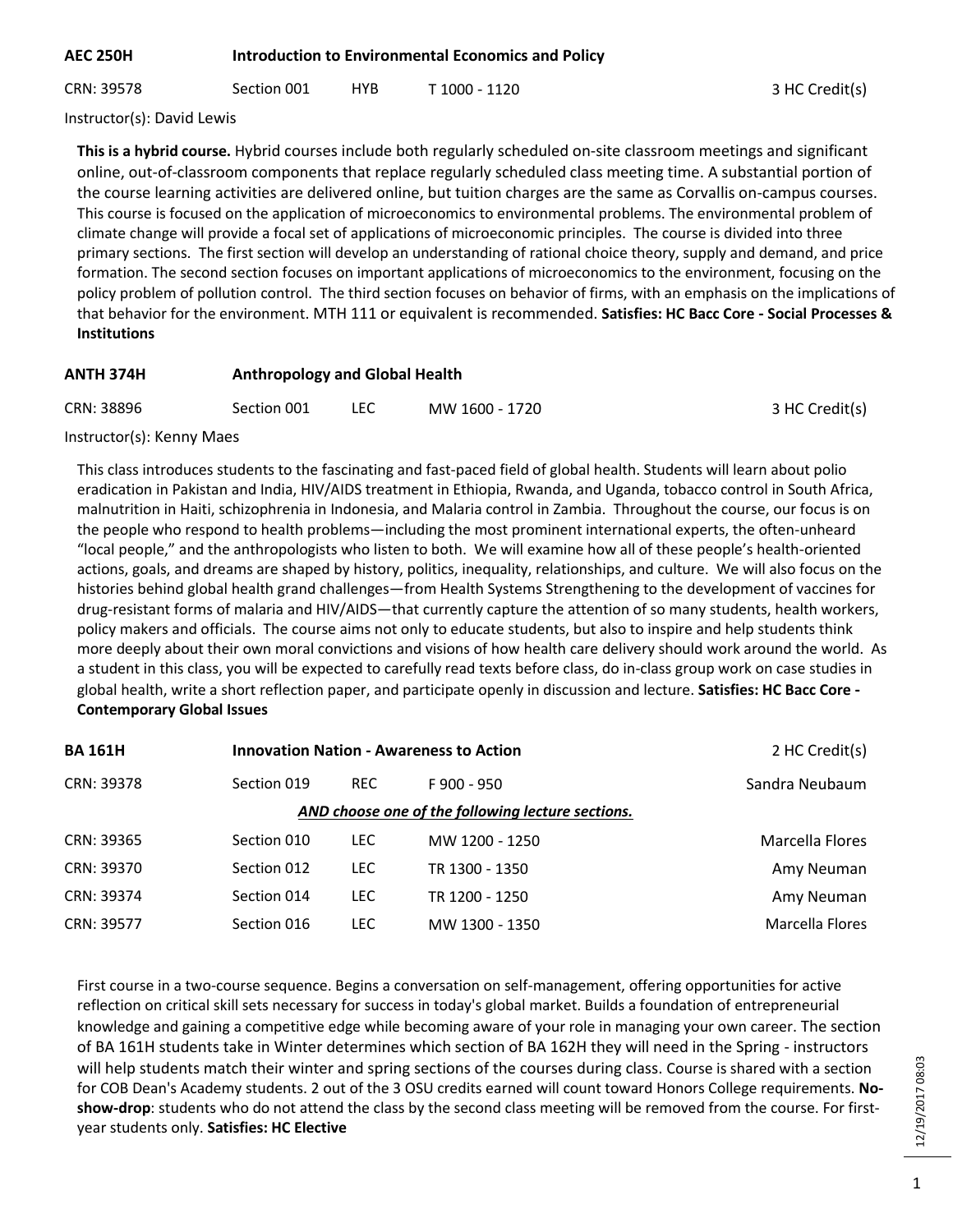| <b>BA 230H</b> | <b>Business Law I</b> |  |                |                |  |  |
|----------------|-----------------------|--|----------------|----------------|--|--|
| CRN: 38899     | Section 001           |  | MW 1000 - 1150 | 4 HC Credit(s) |  |  |

Instructor(s): Inara Scott

Nature and function of law in our business society. Obligations arising out of agency, contract formation and breach, crimes, torts, warranty, regulation of competition, and international aspects thereof. Course is shared with a section for COB Dean's Academy students. **No-show-drop**: students who do not attend the class by the second class meeting will be removed from the course. Pre-Business Majors/Minors only. Minimum of sophomore standing required. **Satisfies: HC Elective**

| <b>BA 275H</b> | <b>Foundations of Statistical Inference</b> |      |                |                |  |
|----------------|---------------------------------------------|------|----------------|----------------|--|
| CRN: 38901     | Section 001                                 | LEC. | MW 1600 - 1750 | 4 HC Credit(s) |  |

Instructor(s): Xiaohui Chang

An introductory course on statistical inference with an emphasis on business applications. Coverage includes descriptive statistics, random variables, probability distributions, sampling and sampling distributions, statistical inference for means and proportions using one and two samples, and linear regression analysis. Course is shared with a section for COB Dean's Academy students. **No-show-drop**: students who do not attend the class by the second class meeting will be removed from the course. PREREQS: MTH 241 OR MTH 251/251H. Pre-Business Majors/Minors only. Minimum of sophomore standing required. **Satisfies: HC Elective**

| <b>BA360H</b> | Introduction to Financial Management |     |                |                |  |  |
|---------------|--------------------------------------|-----|----------------|----------------|--|--|
| CRN: 39390    | Section 003                          | LEC | TR 1000 - 1150 | 4 HC Credit(s) |  |  |

Instructor(s): Sean Yang

Explore the issues facing a financial manager in new business ventures, small businesses, and corporations. Focus on the role of the financial manager in business settings, explores the functions of a financial manager in financial analysis, forecasting, planning, and control; asset and liability management; capital budgeting; and raising funds for new business ventures, small businesses, and corporations. Course is shared with a section for COB Dean's Academy students. **Noshow-drop**: students who do not attend the class by the second class meeting will be removed from the course. PREREQS: (BA213/213H OR BA 215/215H) AND (ECON 201/201H OR AREC 250). Business Majors/Minors only. Junior or senior standing required. **Satisfies: HC Elective**

| <b>BA390H</b> | <b>Marketing</b> |      |                |                |
|---------------|------------------|------|----------------|----------------|
| CRN: 37959    | Section 001      | LEC. | MW 1200 - 1350 | 4 HC Credit(s) |
|               |                  |      |                |                |

Instructor(s): Staff TBD

Consumer and industrial markets, and activities and enterprises involved in distributing products to those markets. Objective is to develop an understanding of distribution processes, marketing problems, and marketing principles. Course is shared with a section for COB Dean's Academy students. **No-show-drop**: students who do not attend the class by the second class meeting will be removed from the course. PREREQS: ECON 201/201H OR AREC 250. Business Majors/Minors only. Junior or senior standing required. **Satisfies: HC Elective**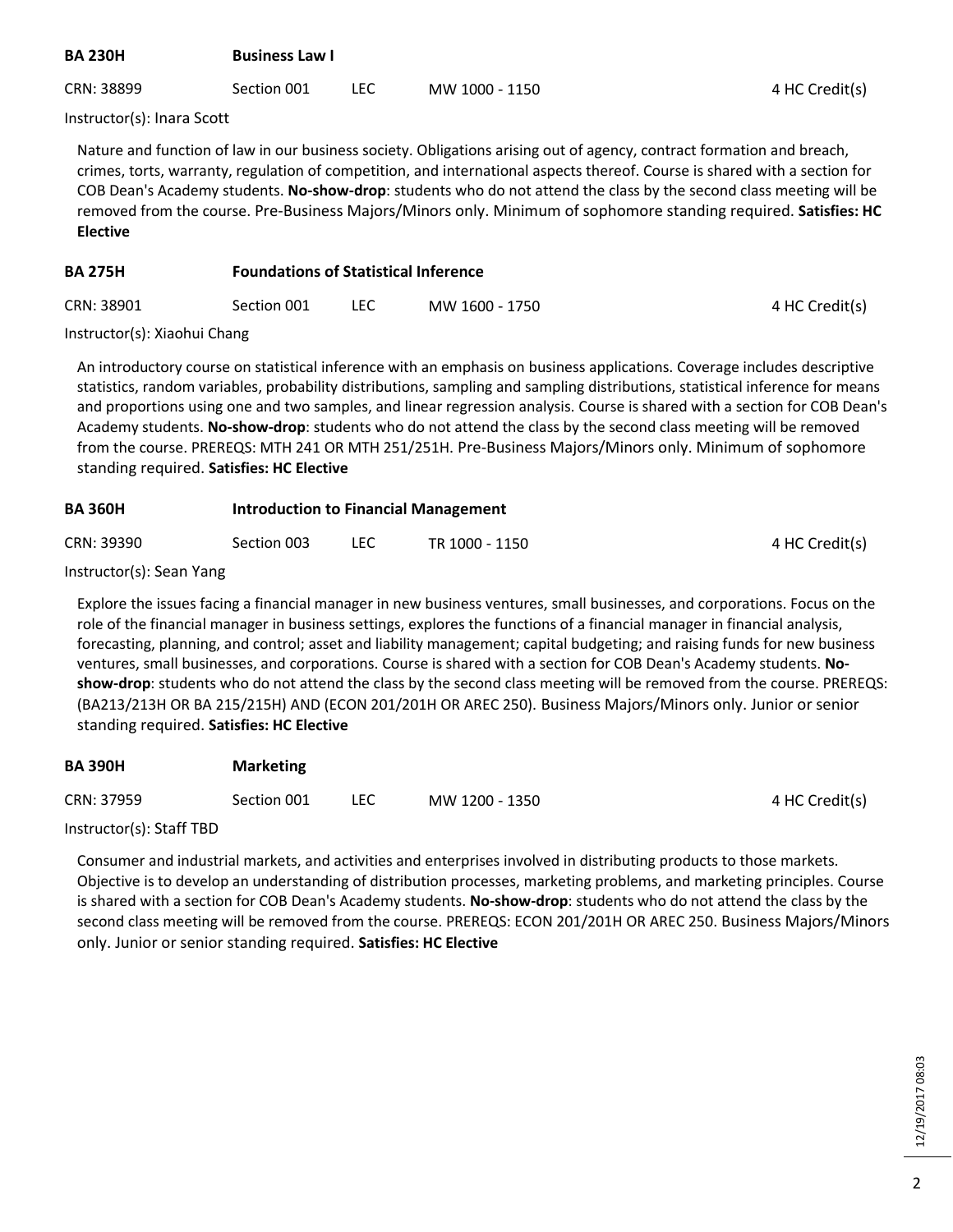# **BA 465H Systems Thinking and Practice**

CRN: 33397 Section 001 LEC TR 1000 - 1150 7 17 1000 - 1150

Instructor(s): Jonathan King

This course will get you to "think outside the box" by examining the hard and soft systems which both sustain and constrain us. This involves learning how to identify patterns of interactions, the increasing relevance of emotional intelligences, and the realities of "Tools 'R Us." The ultimate objective is to enhance our awareness of individual moral responsibilities and opportunities by moving beyond linear causality and the subjective-objective and fact-value dualisms that continue to plague modern thought and action. Upper-division standing not required, students from all disciplines are welcome. **Satisfies: HC Bacc Core - Contemporary Global Issues**

| <b>BI 212H</b> |                                          | <b>Principles of Biology</b> |                             |                |  |  |  |
|----------------|------------------------------------------|------------------------------|-----------------------------|----------------|--|--|--|
| CRN: 32489     | Section 001                              | LEC.                         | MWF 1300 - 1350<br>&GRP MID | Nathan Kirk    |  |  |  |
|                | AND choose one of the lab sections below |                              |                             |                |  |  |  |
| CRN: 32490     | Section 010                              | LAB                          | W 1400 - 1650               | Nathan Kirk    |  |  |  |
| CRN: 33401     | Section 020                              | LAB                          | R 800 - 1050                | Adam Chouinard |  |  |  |

Cell biology, organ systems, plant and animal biology. Group Midterms Mondays 1900-2020. PREREQS: CH 121 OR CH 201 OR CH 221 OR CH 224H OR (CH 231/231H AND (CH 261/261H OR CH 271)). For Life Science Majors and Pre-Professional students. **Course Fee \$30. Satisfies: HC Bacc Core - Biological Sciences**

| <b>BOT 499H</b> |             | <b>Poetry and Landscape</b> |                                        |                |  |  |  |
|-----------------|-------------|-----------------------------|----------------------------------------|----------------|--|--|--|
| CRN: 38907      | Section 001 | LEC.                        | W 1400 - 1550<br>Meets weeks 1-5 only. | 1 HC Credit(s) |  |  |  |
|                 |             |                             | Required field trip 1/27/18.           |                |  |  |  |

#### Instructor(s): Donald Zobel

Some poets are keen observers of nature. Lovers of nature and scientists can learn from reading their poetry, which helps us to see nature in new ways. To appreciate such poetry fully, a reader needs to understand the objects and processes the poems describe. In this class, we will seek to educate ourselves about the authors' subjects sufficiently to appreciate their presentation of nature. We will read poetry, both outside and during class, about the natural landscape, plants and animals, and ecological phenomena, especially in the northwestern US. We will identify and discuss the natural phenomena that are represented by the poetry, and the insights into nature that the poets provide. We will select some phenomena for detailed study and discussion. We will visit and discuss the history and properties of a Willamette Valley landscape, and identify in it the types of phenomena represented by what we have read, which we could use in our writing about the place we live. We will write about what we see. **Meets weeks 1-5 only. Required field trip 1/27/18** that will depart at 8:00 AM and return at approximately 12:00 noon. **Graded: P/N. Satisfies: HC Colloquia**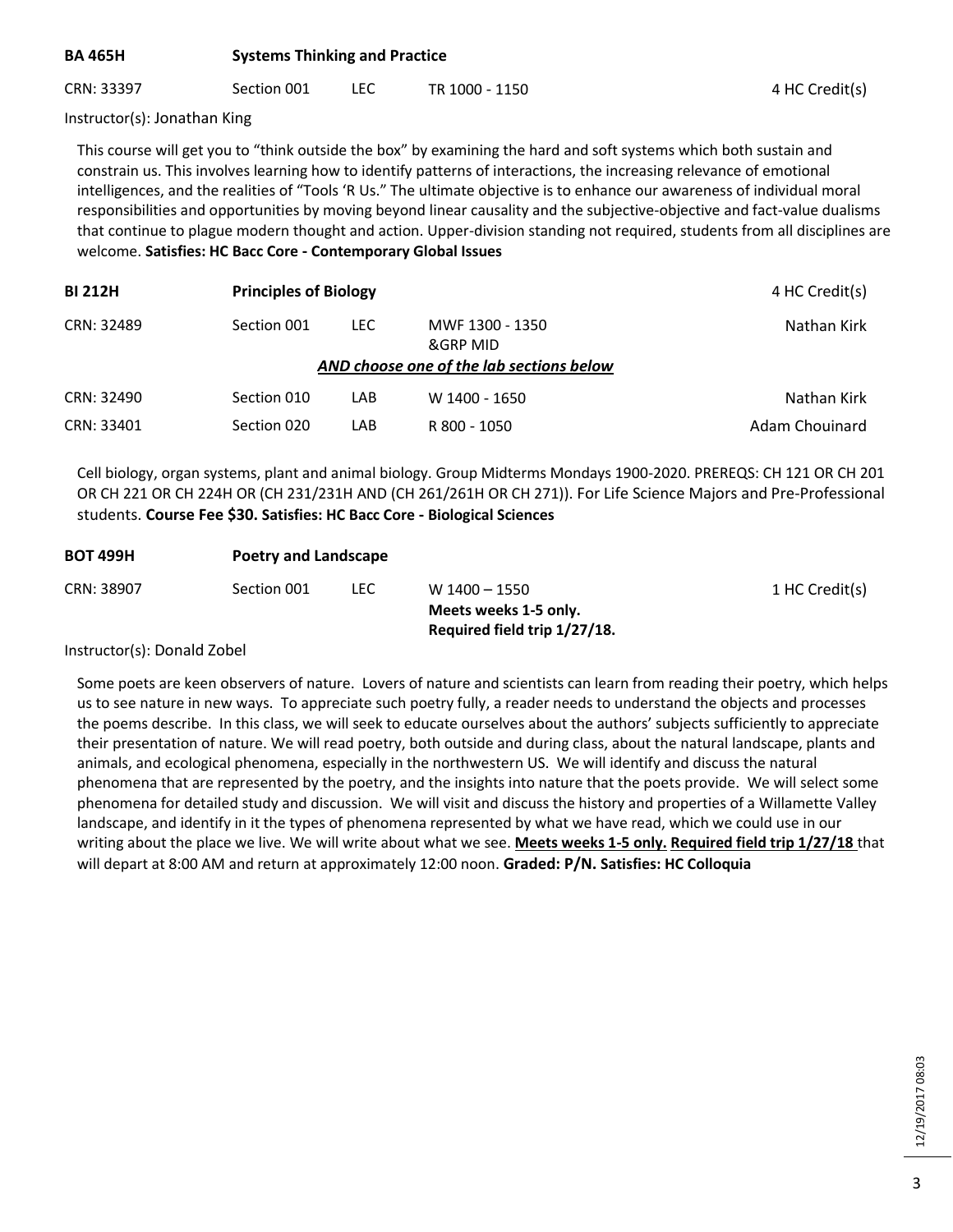| <b>CBEE 102H</b>                             |             | <b>Engineering Problem Solving and Computations</b> | 2 HC Credit(s) |  |
|----------------------------------------------|-------------|-----------------------------------------------------|----------------|--|
| CRN: 34768                                   | Section 001 | LEC.                                                | MW 1500 - 1550 |  |
| AND choose one of the following lab sections |             |                                                     |                |  |
| CRN: 34769                                   | Section 010 | LAB                                                 | TR 800 - 950   |  |
| CRN: 35550                                   | Section 020 | LAB                                                 | TR 1000 - 1150 |  |
| l                                            |             |                                                     |                |  |

Instructor(s): Brian Wood

Elementary programming concepts implemented using MATLAB software; emphasis on problem analysis and development of algorithms in engineering; application experiences are established through a team-based design competition using the LEGO NXT microprocessor for data acquisition. Lecture is common with non-honors. 2 out of the 3 OSU credits earned count toward Honors College requirements. PREREQ: MTH 112 OR MTH 251/251H. For Pre-Bioengineering, Pre-Environmental Engineering, Pre-Chemical Engineering, and Pre-General Engineering students only. **Satisfies: HC Elective**

| <b>CBEE 212H</b> | <b>Energy Balances</b> |            |                |                |  |
|------------------|------------------------|------------|----------------|----------------|--|
| CRN: 35848       | Section 001            | <b>LEC</b> | MF 1000 - 1050 |                |  |
| <b>AND</b>       |                        |            |                |                |  |
| CRN: 35849       | Section 010            | <b>REC</b> | W 1000 - 1050  |                |  |
| <b>AND</b>       |                        |            |                |                |  |
| CRN: 35850       | Section 020            | <b>STD</b> | T 1300 - 1350  | 1 HC Credit(s) |  |

Instructor(s): Adam Higgins

Energy balances, thermophysical and thermochemical calculations. Lecture and recitation common with non-honors. 1 out of the 3 OSU credits earned counts toward Honors College requirements. PREREQ: CBEE 211/211H AND MTH 256/256H. MTH 256/256H can be taken concurrently. For Engineering and Pre-Engineering students only. Minimum of sophomore standing required. **Satisfies: HC Elective**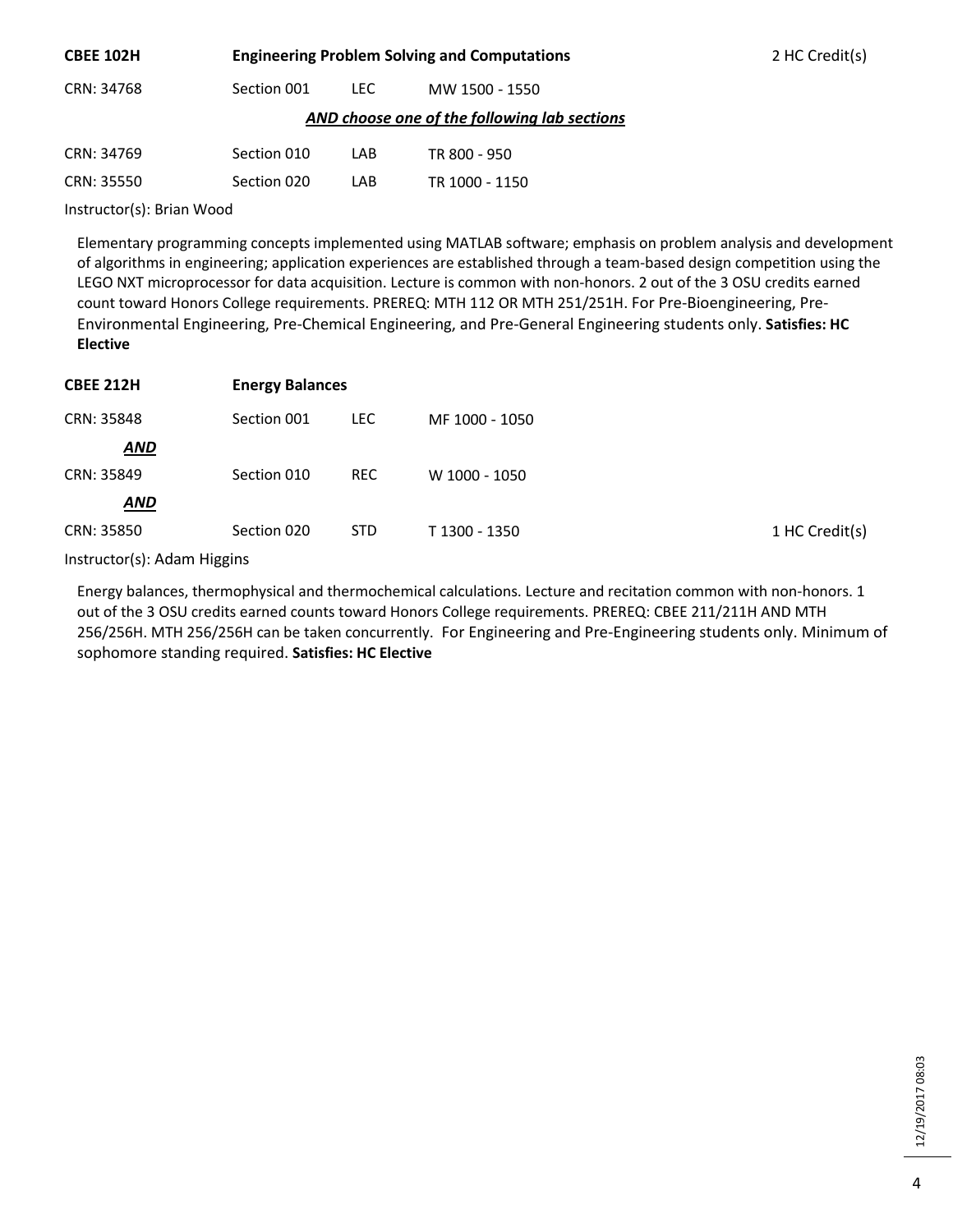| <b>CH 232H</b> | <b>General Chemistry</b> | 5 HC Credit(s) |                                                                  |                |
|----------------|--------------------------|----------------|------------------------------------------------------------------|----------------|
|                |                          |                | Choose Lecture and one of the corresponding Recitation sections. |                |
| CRN: 34777     | Section 001              | LEC.           | MWF 1200 - 1250                                                  | Michael Lerner |
| <b>AND</b>     |                          |                |                                                                  |                |
| CRN: 34918     | Section 010              | <b>REC</b>     | T 1500 - 1550                                                    | Michael Lerner |
| OR             |                          |                |                                                                  |                |
| CRN: 34919     | Section 011              | <b>REC</b>     | R 1400 - 1450                                                    | Michael Lerner |
|                |                          |                | AND choose one of the CH 262H Laboratory sections                |                |
| CRN: 34778     | Section 010              | LAB            | T 1200 - 1450                                                    | Michael Burand |
| <u>OR</u>      |                          |                |                                                                  |                |
| CRN: 34779     | Section 011              | LAB            | R 1500 - 1750                                                    | Michael Burand |

Second course in General Chemistry sequence for Honors College students with one year of high school chemistry and acceptable aptitude test scores. This sequence examines the characteristics of molecular and atomic behavior and the way in which these influence chemical properties and reactions. PREREQ for CH 232H: CH231/231H OR CH 221. PREREQ for CH 262H lab section: CH 261/261H OR CH271 OR CH221 OR CH224H. CH 232H and CH 262H must be taken concurrently. CH 231/231H, CH232/232H, and CH233/233H must be taken in order. **Course Fee \$30. Satisfies: HC Bacc Core - Physical Sciences**

| <b>CH 362H</b> | <b>Experimental Chemistry I</b> |            |                               | 3 HC Credit(s) |
|----------------|---------------------------------|------------|-------------------------------|----------------|
| CRN: 32463     | Section 010                     | <b>LEC</b> | T 1200 - 1250                 |                |
| <b>AND</b>     |                                 |            |                               |                |
| CRN: 32464     | Section 011                     | LAB        | T 1300 - 1550 & R 1200 - 1550 |                |
| OR             |                                 |            |                               |                |
| CRN: 32465     | Section 020                     | <b>LEC</b> | W 1200 - 1250                 |                |
| <b>AND</b>     |                                 |            |                               |                |
| CRN: 32466     | Section 021                     | LAB        | W 1300 -1550 & F 1200 - 1550  |                |

Instructor(s): Kevin Gable & Paul Blakemore

Advanced integrated laboratory course for sophomore level chemistry majors and biochemistry and biophysics majors concentrating on organic synthesis, thermochemistry and spectroscopic methods of identification. Students learn first hand techniques of: vacuum distillation, oxygen bomb calorimetry, infrared spectroscopy, and 1-D and 2-D NMR methods. **Must contact Chemistry department to register**. PREREQ: CH 361/361H AND CH 335. CH 335 can be taken concurrently. For Chemistry and Biochemistry/Biophysics majors only. **Course Fee \$44.00. Fee is non-refundable. Additional no-show-drop fee. Satisfies: HC Elective**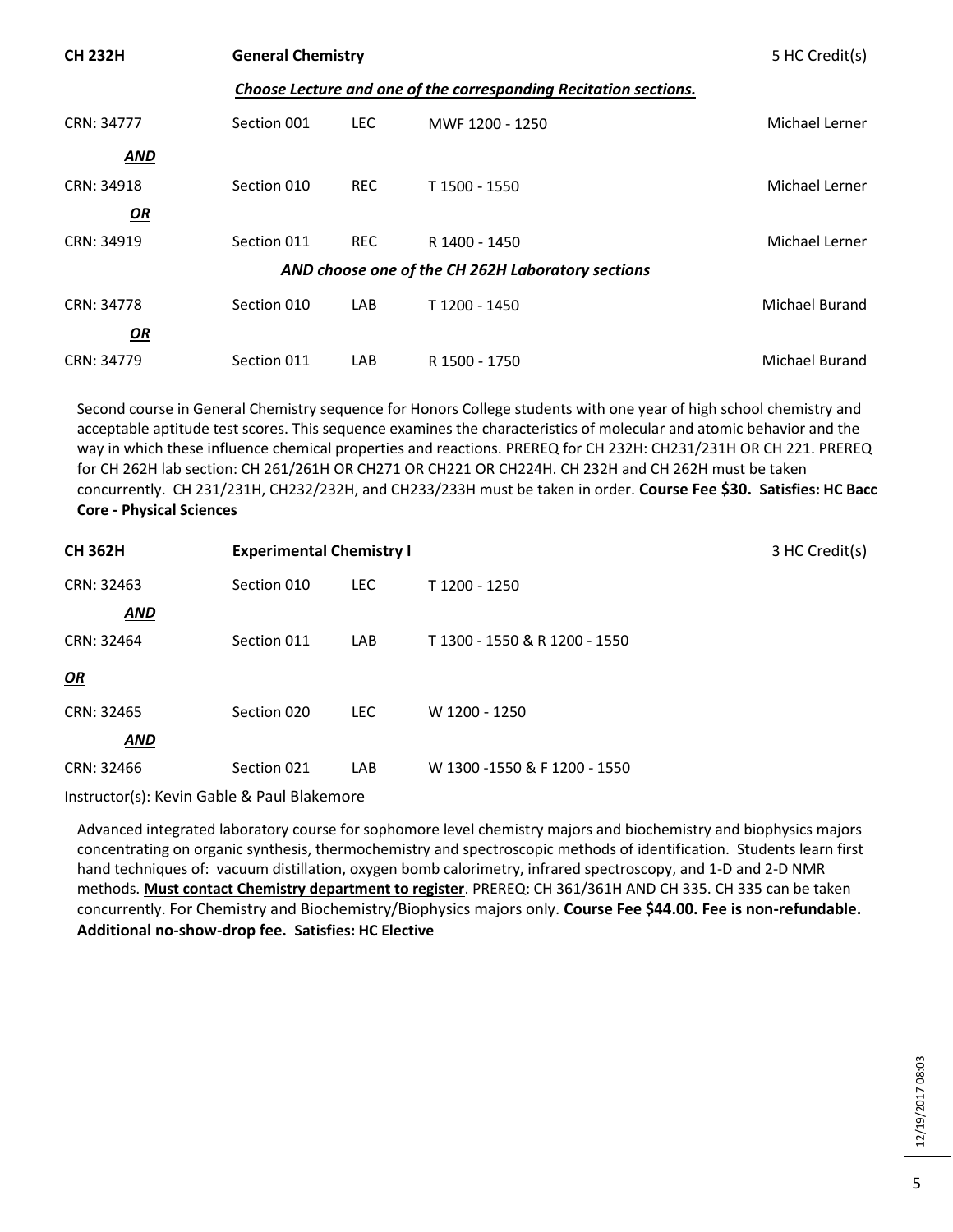| <b>CH 462H</b> | <b>Experimental Chemistry II</b> |      |                               |                |  |
|----------------|----------------------------------|------|-------------------------------|----------------|--|
| CRN: 32467     | Section 001                      | LEC. | W 1300 - 1350                 | 3 HC Credit(s) |  |
| <b>AND</b>     |                                  |      |                               |                |  |
| CRN: 32468     | Section 010                      | LAB  | W 1400 - 1650 & F 1300 - 1650 |                |  |

Instructor(s): Christine Pastorek & David Ji

Advanced integrated laboratory course for junior level chemistry majors concentrating on physical and analytical chemistry of polymers and materials. Students synthesize a synthetic rock, zeolite, and make PMMA, a polymer. Students learn first hand techniques of: PXRD, INAA, DSC, TGA, GPC, electrochemistry, reaction kinetics by flash photolysis, pulsed polarography and ASV. **Must contact Chemistry department to register**. PREREQ: CH 362/362H AND CH 441 AND (CH 324 OR CH 461/461H). CH 422 is recommended. **Course Fee \$44.00. Fee is non-refundable. Additional no-show-drop fee. Satisfies: HC Elective**

| <b>CHE 332H</b> | <b>Transport Phenomena II</b> |            |                             |                |
|-----------------|-------------------------------|------------|-----------------------------|----------------|
| CRN: 36196      | Section 001                   | LEC.       | TR 1200 - 1250<br>& GRP MID |                |
| <b>AND</b>      |                               |            |                             |                |
| CRN: 36195      | Section 010                   | <b>STD</b> | MW 1300 - 1350              | 1 HC Credit(s) |

Instructor(s): Skip Rochefort

A unified treatment using control volume and differential analysis of heat transfer, prediction of heat transport properties, and introduction to heat transfer operations. Lecture is common with non-honors. 1 out of the 3 OSU credits earned counts toward Honors College requirements. PREREQ: CHE 311 AND CHE 331/331H. Must be enrolled in proschool in the College of Engineering. **Satisfies: HC Elective**

| <b>CS 325H</b> | <b>Analysis of Algorithms</b> |  |                 |                |  |
|----------------|-------------------------------|--|-----------------|----------------|--|
| CRN: 38406     | Section 001                   |  | MWF 1300 - 1350 | 4 HC Credit(s) |  |

Instructor(s): Julia Schutfort

In this class, you will master algorithmic techniques such as dynamic programming and divide-and-conquer and learn how to argue that your algorithms are correct and fast. You will apply this knowledge to tackling problems from the International Collegiate Programming Contest.PREREQ: CS 261 AND (CS 225 OR MTH 231). Must be enrolled in proschool in the College of Engineering. Not for Computer Science Double Degree students. **Satisfies: HC Elective**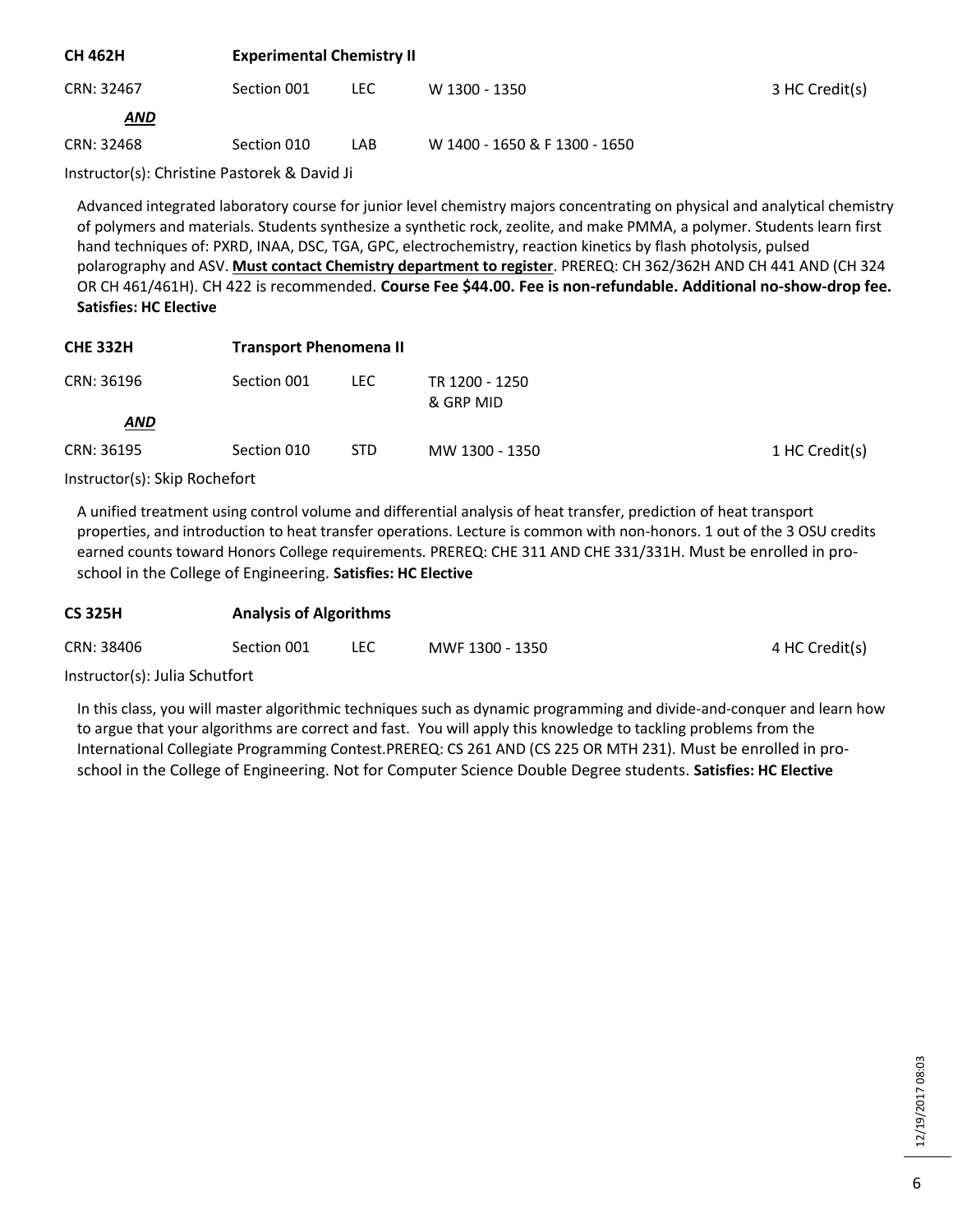| DHE/WSE 415H |             | <b>Renewable Materials in the Modern Age</b> |               |                |  |
|--------------|-------------|----------------------------------------------|---------------|----------------|--|
| CRN: 38908   | Section 001 | <b>LEC</b>                                   | M 900 - 950   | 3 HC Credit(s) |  |
| <b>AND</b>   |             |                                              |               |                |  |
| CRN: 38909   | Section 010 | LAB                                          | M 1000 - 1150 |                |  |
| <b>AND</b>   |             |                                              |               |                |  |
| CRN: 38910   | Section 020 | STD.                                         | W 1000 - 1150 |                |  |
|              |             |                                              |               |                |  |

Instructor(s): S.C. Robinson & Eric Hinsch

This course is designed to bridge the information gap in wood design fields between artists, designers, architects, engineers, and scientists by delivering information on the anatomy of renewable materials in an accessible, crossdisciplinary format. Those with a background in wood science and those merely interested in renewable materials will find this course useful. Throughout the course, students will develop a fundamental understanding of the properties, characteristics, and role of wood and other renewable materials in today's society, along with their importance in sustainable consumerism and the global wood trade. This course will culminate with a design project in which the knowledge gained, combined with the unique background of each student, will be applied to a final project. Class instruction will combine lecture, laboratory and studio time, as well as situational learning experiences. With the smaller size of the HC classes, more time can be spent on the hands-on portion of the class, including greater access to the woodshop, materials, and instructor time. Crosslisted with WSE 415H. Renewable Materials students should register for the WSE section (see WSE 415H). **Course Fee \$80.00. Satisfies: HC Bacc Core - Science, Technology and Society**

| <b>ENG 254H</b> | Survey of American Literature: 1900 to Present |  |                |                |  |  |
|-----------------|------------------------------------------------|--|----------------|----------------|--|--|
| CRN: 38911      | Section 001                                    |  | TR 1000 - 1120 | 4 HC Credit(s) |  |  |

| Instructor(s): Anita Helle |
|----------------------------|
|----------------------------|

This course offers an introduction to the key figures and movements of American literature from 1900 to the present. The key questions that we will ask concern the ways that we might categorize the large and heterogeneous output of American literary artists during this period. We will begin by asking what makes writing "Modernist" and will conclude with ways that contemporary writers continue and depart from these traditions. Students will have an opportunity to explore a variety of modern genres (poetry, fiction, drama, non-fiction) in literary and historical contexts. Although the focus will be on literary texts, students will have opportunities to construct connections between literary and visual, oral, and media texts. **Satisfies: HC Bacc Core - Literature and the Arts OR Western Culture**

| <b>ENGR 201H</b> | <b>Electrical Fundamentals I</b> |       |                |                |
|------------------|----------------------------------|-------|----------------|----------------|
| CRN: 35851       | Section 001                      | LEC . | TR 1400 - 1450 | 3 HC Credit(s) |
| AND              |                                  |       |                |                |
| CRN: 35852       | Section 010                      | LAB   | R 800 - 950    |                |

Instructor(s): Matthew Johnson

Analysis of linear circuits. Circuit laws and theorems. DC responses of circuits. Operational amplifier characteristics and applications. PREREQ: MTH 251/251H AND MTH 252/252H. For Pre-Engineering, Engineering, and Forestry students only. **Satisfies: HC Elective**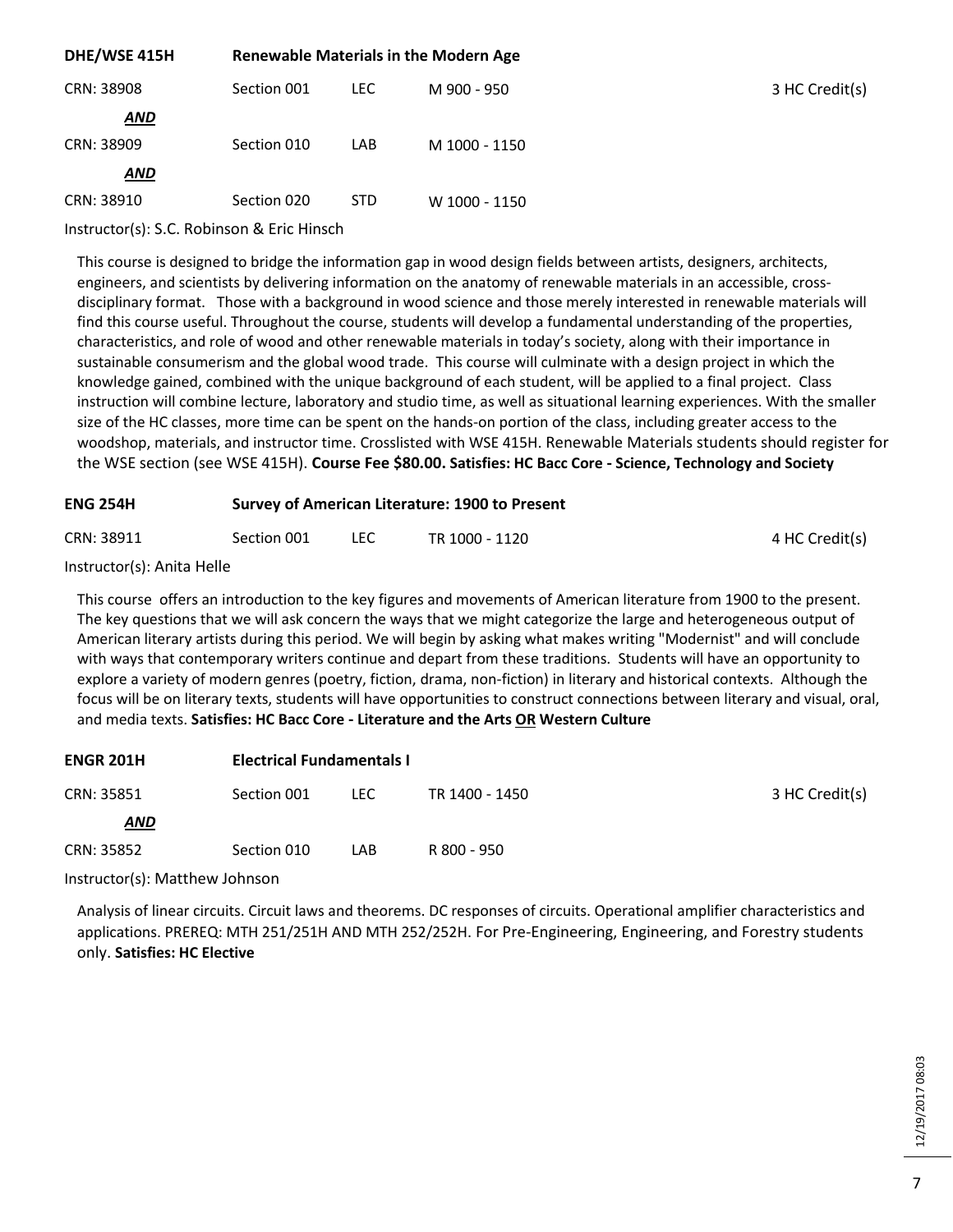| <b>ENGR 212H</b>                    | <b>Dynamics</b> |      |               |                |
|-------------------------------------|-----------------|------|---------------|----------------|
| CRN: 37231                          | Section 001     | LEC. | MWF 900 - 950 | 3 HC Credit(s) |
| Instructor(s): Ravi Balasubramanian |                 |      |               |                |

Analysis of forces induced in structures and machines by various types of loading. PREREQ: ENGR 211/211H AND PH 211/211H. For Pre-Engineering, Engineering, Pre-Forestry, and Forestry students only. **Satisfies: HC Elective**

| <b>ENGR 363H</b> | <b>Energy Matters</b> |     |              |                |
|------------------|-----------------------|-----|--------------|----------------|
| CRN: 39732       | Section 001           | LEC | TR 800 - 920 | 3 HC Credit(s) |

Instructor(s): Jack Higginbotham

This course establishes a basic energy vocabulary, applies the fundamental concepts of identifying energy use and determining efficiency, and studies the implications of energy decisions in the context of traditional, alternative, and sustainable energy resources.MTH 112 or higher recommended. **Satisfies: HC Bacc Core - Science, Technology and Society**

| <b>ENGR 391H</b> | <b>Engineering Economics and Project Management</b> |            |                |                |
|------------------|-----------------------------------------------------|------------|----------------|----------------|
| CRN: 39767       | Section 001                                         | <b>LEC</b> | TR 1400 - 1520 | 3 HC Credit(s) |

Instructor(s): Ean Ng

The traditional roles engineers and scientists are changing rapidly to roles that require solid management and technical skills. This course explores the transition from engineer and/or scientist to manager, through two fundamental engineering and technology management skills: project management and engineering economic analysis. The combination of project management and engineering economic analysis will provide students a glimpse into the life cycle of engineering/technology projects and the management/decision making behind such projects. For Engineering and Pre-Engineering majors only. **Satisfies: HC Elective**

| <b>H100H</b> | <b>Introduction to Public Health</b> |      |                |                |  |
|--------------|--------------------------------------|------|----------------|----------------|--|
| CRN: 35853   | Section 001                          | LEC. | TR 1000 - 1150 | 4 HC Credit(s) |  |

Instructor(s): Viktor Bovbjerg

This survey course covers the basic elements of public health and application of public health action, along with related complex ethical and political issues. Topics range from infectious disease outbreaks and control, to the role of diet and physical activity in chronic disease, to the intersection of emergency services and preparedness with public health. The Honors College section focuses on experiential and tailored learning: several sessions will be in the field–at work sites, businesses, public health agencies, and natural environments. A major element of the course is a student-directed exploration of a public health topic of interest to each student. **Course Fee \$9.00. Satisfies: HC Elective**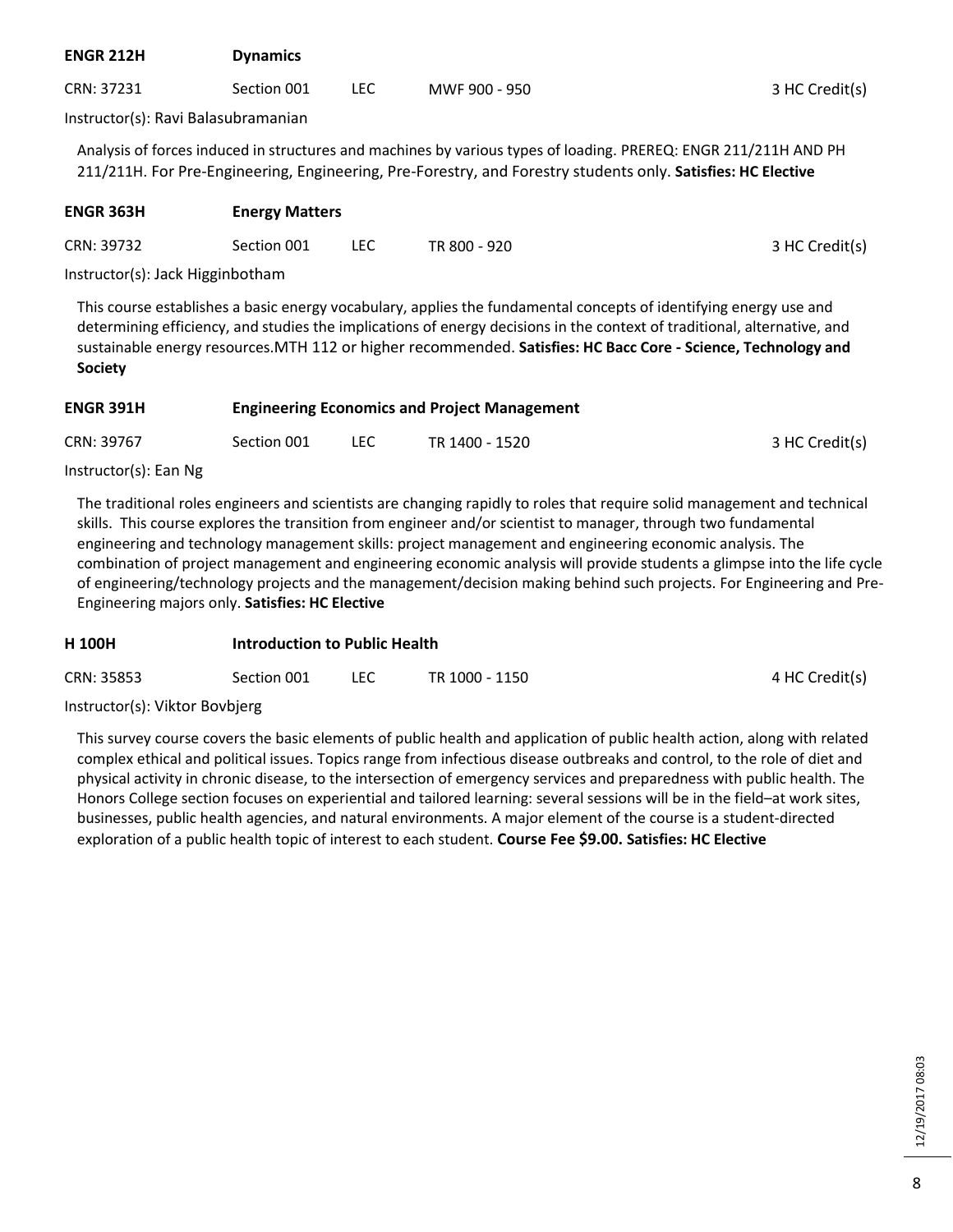| <b>HC 199</b> | <b>Honors Writing</b> |            |                 | 3 HC Credit(s) |
|---------------|-----------------------|------------|-----------------|----------------|
| CRN: 32856    | Section 001           | <b>LEC</b> | MWF 1000 - 1050 |                |
| $\mathbf{Q}$  |                       |            |                 |                |
| CRN: 31165    | Section 002           | LEC.       | TR 800 - 920    |                |
| OR            |                       |            |                 |                |
| CRN: 34142    | Section 003           | <b>LEC</b> | TR 1000 - 1120  |                |

Instructor(s): Eric Hill

Becoming a critical reader and thinker promotes clear writing and verbal communication. You will hone your skills in a discussion/debate format, along with frequent in-class writing assignments and presentations. You will also further develop your abilities to be a critical reader. We will be examining texts from many disciplines and on a variety of topics; you will also bring in examples for discussion. The research paper, which includes both formal documents and informal writing, will focus on an ethical/controversial issue or current research within your discipline; this will include field and library research. **Satisfies: HC Bacc Core - Writing II**

| <b>HC 299</b> |             | <b>Building Homes &amp; Hope: International Service Learning</b> |                            |                |
|---------------|-------------|------------------------------------------------------------------|----------------------------|----------------|
| CRN: 35312    | Section 001 | SEM                                                              | R 1500 - 1650              | 1 HC Credit(s) |
|               |             |                                                                  | Class meets weeks 1-5 only |                |

Instructor(s): David Kovac

This course series is designed to engage students in exploring the impact, perspectives, challenges, and complexities of international non-profit and service work, paying particular attention to the effects of sub-standard housing in the destination country/community of the upcoming optional Service Trip & Field Study (the optional service trip is not a part of the course, but enrolling in one of the HC 299 Building Homes and Hope courses in Fall or Winter is a prerequisite for going on the service trip). The winter course examines the impact of service work on individual, group, community, and societal structures; and the spring course highlights group development and team building. The course series is open to any student interested in learning about international service work. **Class meets weeks 1-5 only**. **Satisfies: HC Colloquia**

# **HC 299 / HST 299H The History Games**

| CRN: 38912 | Section 003 | LEC | MW 1000 - 1050 | 2 HC Credit(s) |
|------------|-------------|-----|----------------|----------------|
|            |             |     |                |                |

Instructor(s): Marisa Chappell & Amy Koehlinger

The History Games is a unique and exciting learning experience in which students immerse themselves in an historical era, role-play, and come to understand the contingency of history, the intellectual, social, and political stakes of an era, and skills of debate, persuasion, negotiation, and diplomacy. Our previous iteration of the class focused on a single game, but at the conclusion of the game students often reported that they would have enjoyed and have benefited from playing a second game during the term. This term we are organizing the class to play 2 different games that together explore moments of social and political radicalism in 20th century America. The first game focuses on competing visions of social perfection among artists and visionaries, labor radicals, and women's suffrage activists in New York's famed bohemian Greenwich Village in 1914. The second game is located in the tumultuous Democratic National Convention in Chicago in 1968 where, amid tear gas and riots, delegates and protesters grappled with important questions of war, equality, freedom and national stability. In the games you will have the opportunity play such historical figures as Emma Goldman, WEB DuBois, Fannie Lou Hamer, Walter Cronkite, and Hunter S, Thompson. Crosslisted with HST 299H. **Graded: P/N. Satisfies: HC Colloquia**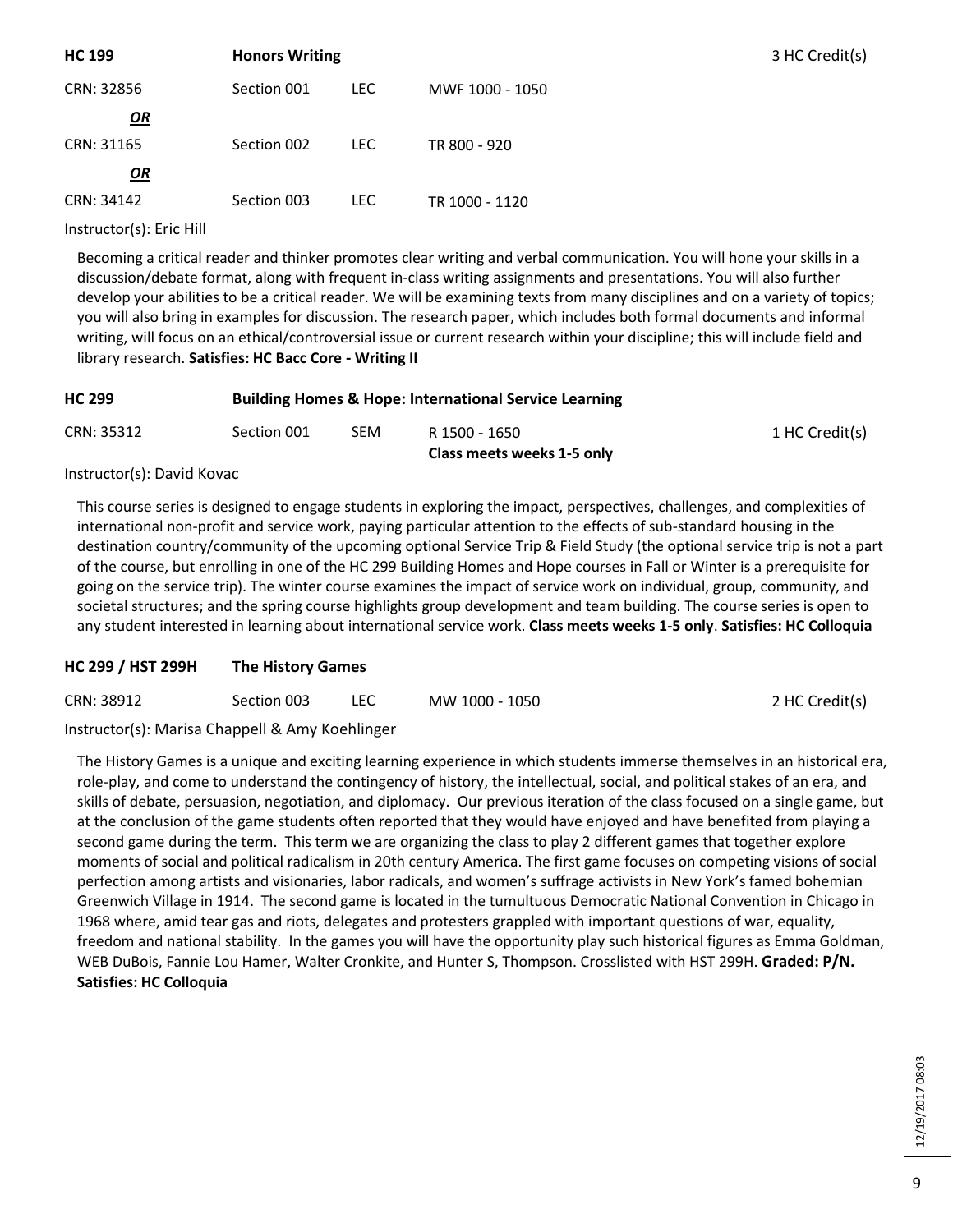| <b>HC 407</b> |             | <b>Sing a Song of Science</b> |               |                |  |  |
|---------------|-------------|-------------------------------|---------------|----------------|--|--|
| CRN: 36541    | Section 001 | <b>SEM</b>                    | T 1500 - 1550 | 1 HC Credit(s) |  |  |

Instructor(s): Kevin Ahern

This course shows students the musical side of scientific information and teaches them how to marry creative lyrics to melodies. Building on Dr. Ahern's popular Metabolic Melodies, the one credit course combines a fun look at scientific discovery with practical skills for writing lyrics, limericks, and poetry based on scientific lingo. This course focuses on enhancing student creativity. **Graded: P/N. Satisfies: HC Colloquia**

| nu 407                                | TUU JAIU FAIIS! |            |             |                |  |
|---------------------------------------|-----------------|------------|-------------|----------------|--|
| CRN: 38914                            | Section 002     | <b>SEM</b> | W 800 - 950 | 2 HC Credit(s) |  |
| $l$ netruster(e): $l$ ecoph $l$ rouce |                 |            |             |                |  |

Instructor(s): Joseph Krause

**HC 407 You Said Paris?**

The aim of this colloquium is to identify the significant events and underlying forces that have endowed Paris with its centrality as an artistic Euro-city in the last two centuries. It will look at the social changes that produced Impressionism, Cubism, Surrealism, Negritude, Existentialism and Post-Modernism. It will examine Paris as a crossroad for the Arts and Sciences. **Satisfies: HC Colloquia**

| God, Pain, and the Problem of Evil: An Introduction to C.S. Lewis |
|-------------------------------------------------------------------|
|                                                                   |

| CRN: 33938<br>Section 003 | <b>SEM</b> | M 1600 - 1750 | 2 HC Credit(s) |
|---------------------------|------------|---------------|----------------|
|---------------------------|------------|---------------|----------------|

Instructor(s): Gary Ferngren

C. S. Lewis (1898-1963), Oxford don, novelist, literary critic, and theologian, was one of the most gifted and popular theological writers of his generation. From the point of view of orthodox Christianity, Lewis dealt in his theological and imaginative works with some of the most basic and perennial moral and religious questions. **Graded: P/N. Satisfies: HC Colloquia**

| <b>HC 407</b> | Advancing Our Knowledge of Earth and Beyond: Satellite Missions |
|---------------|-----------------------------------------------------------------|
|               |                                                                 |

| CRN: 38915 | Section 004 | <b>SEM</b> | T 1600 - 1750 | 2 HC Credit(s) |
|------------|-------------|------------|---------------|----------------|
|            |             |            |               |                |

Instructor(s): Nancy Squires

Space missions have always been a source of knowledge and inspiration. Satellites serve to communicate signals and allows us to access and exchange information globally. Satellites have advanced our knowledge of the earth's weather and global warming. Furthering our knowledge of the solar system and beyond is made possible with satellites that process images and signals from space. The course will begin with an overview of the launch mission, the fundamentals of orbital mechanics, and satellite power systems and explore the design of past, present and future space missions. Missions such as Voyager, New Horizons, the International Space Station and the upcoming James Webb telescope which will launch in 2018 will be discussed. Current industry and research practices of satellite mission design will be explored. **Satisfies: HC Colloquia**

| <b>HC 407</b> | Energy IQ: Energy Literacy Past, Present, and Future |  |
|---------------|------------------------------------------------------|--|
|               |                                                      |  |

| CRN: 34143                                                                                                                           | Section 005 | SEM | TR 1600 - 1650 | 2 HC Credit(s) |
|--------------------------------------------------------------------------------------------------------------------------------------|-------------|-----|----------------|----------------|
| $\mathbf{r}$ , $\mathbf{r}$ , $\mathbf{r}$ , $\mathbf{r}$ , $\mathbf{r}$ , $\mathbf{r}$ , $\mathbf{r}$ , $\mathbf{r}$ , $\mathbf{r}$ |             |     |                |                |

Instructor(s): Skip Rochefort

We will take both a qualitative and quantitative look at energy resources and uses in the United States. We will consider how energy is generated or obtained and consumed in the US. We will also explore the global implications of energy use and consumption. We will examine predominant and emerging technologies on both the resource and consumption sides. We will also examine the role of ethics, values, and public policy in influencing choices regarding energy use. Students will participate in and lead discussions, give presentations, and generate a personal energy philosophy/statement. **Satisfies: HC Colloquia**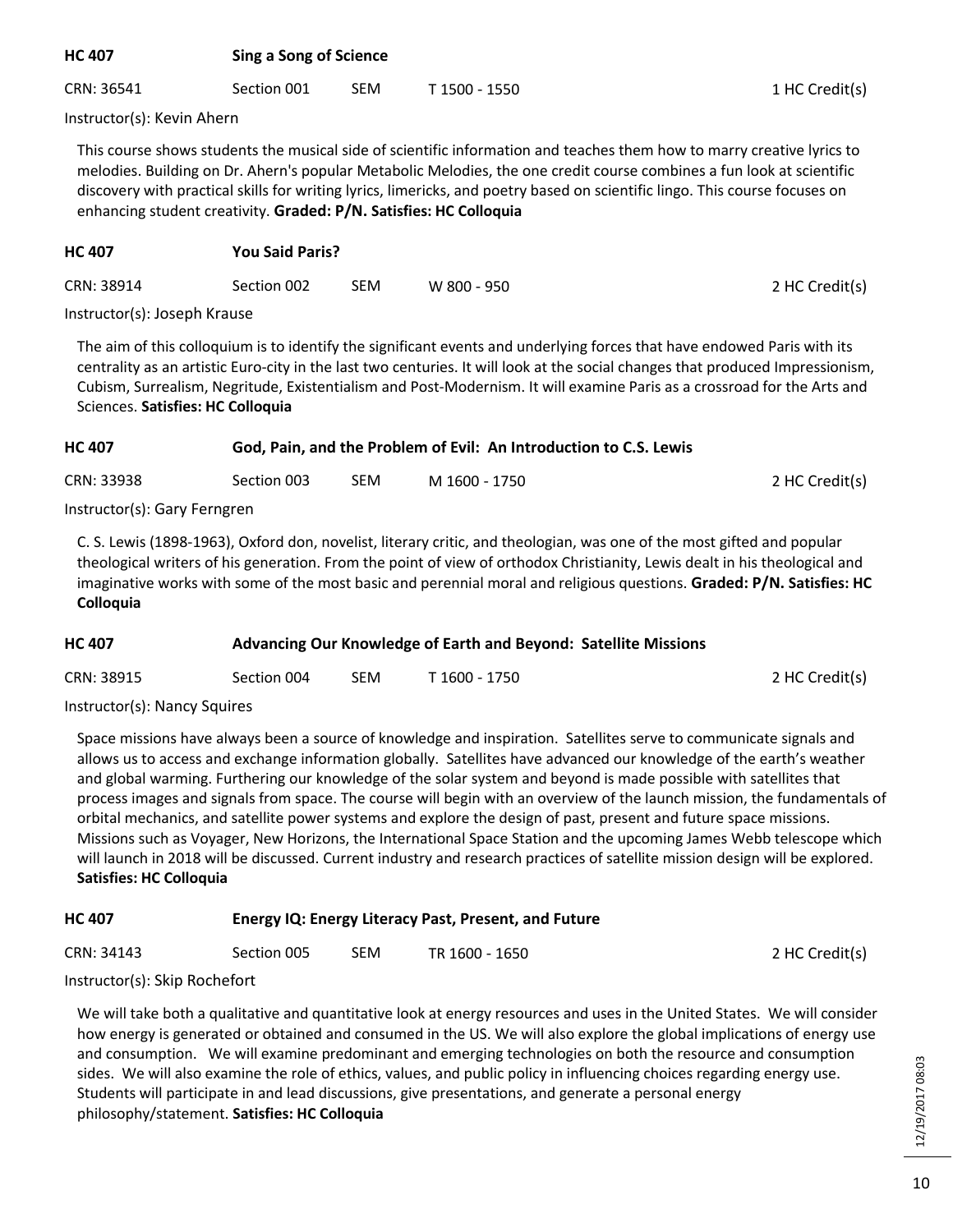| HC 407 | <b>Historical Fictions and Fictional Histories</b> |
|--------|----------------------------------------------------|
|        |                                                    |

CRN: 38916 Section 006 SEM R 1000 - 1150 2 HC Credit(s)

Instructor(s): Thomas Bahde

Cultural critic and theorist Hayden White wrote: "If there is an element of the historical in all poetry, there is an element of poetry in every historical account of the world." Historian Simon Schama says similarly: "The asking of questions and the relating of narratives need not…be mutually exclusive forms of historical representation." This course explores the ways in which both historians and novelists construct historical stories, and examines the premise that there is more than one way to tell a true story. We will inquire into how creative imagination helps us comprehend historical experience, and we will seek an understanding of historical truth that embraces both the authority of history and the empathy of literature. We will read literary classics, recent literature, and non-traditional histories that complicate our understanding of truth, fiction, and history. **Graded: P/N. Satisfies: HC Colloquia**

# **HC 407 Folly's Mirror: The Power and Reach of Contemporary Satire**

| CRN: 37794 | Section 007 | <b>SEM</b> | T 1200 - 1350 |
|------------|-------------|------------|---------------|
|            |             |            |               |

2 HC Credit(s)

#### Instructor(s): Robert Drummond

Master satirist Mark Twain said that "against the assault of laughter nothing can stand." For evidence of this in our own time we look to Jon Stewart, Stephen Colbert, The Onion, and SNL, to name only a few. In fact, a recent Pew Research Center study found that a growing percentage of 18- to 29-year-old Americans cite satirical media as their primary source for political news. We will use these popular media outlets as a springboard into understanding how satire works and what makes it so effective. What knowledge is required to get the humor, and how does that multiply its effectiveness? How exactly does satire differ from its cousins, parody and sarcasm? We'll also ask what the popularity of "fake" or satirical news sources say about American society and culture (not to mention what it might say about the "real" news). The course will provide a brief foundation in satire's long and rich history, but focus primarily on contemporary uses. Students will complete a term project, which will be a satire of their own making. Projects will allow for maximum flexibility while requiring students to illustrate a sophisticated grasp of satire in their chosen cultural context. **Graded: P/N. Satisfies: HC Colloquia**

| <b>HC 407</b> |             | <b>Science, Ethics and Star Trek</b> |               |                |
|---------------|-------------|--------------------------------------|---------------|----------------|
| CRN: 38917    | Section 008 | <b>SEM</b>                           | R 1300 - 1350 | 1 HC Credit(s) |

Instructor(s): Diana Rohlman

"What you're doing isn't self-defense. It's the exploitation of another species for your own benefit. My people decided a long time ago that that was unacceptable, even in the name of scientific progress." Captain Kathryn Janeway. To this day, while we have the ability to clone animals (and therefore humans), the ethical and moral ramifications have tempered many scientific advances. The fictional universe of Star Trek often explores the nexus of advanced technologies and the resultant ethical considerations. This class will use episodes from the Star Trek universe, paired with real-life case studies to delve into the seen and unforeseen consequences of advanced technologies. Examples include experimental surgical techniques, genetic engineering, cloning, artificial intelligence and environmental regulations. **Satisfies: HC Colloquia**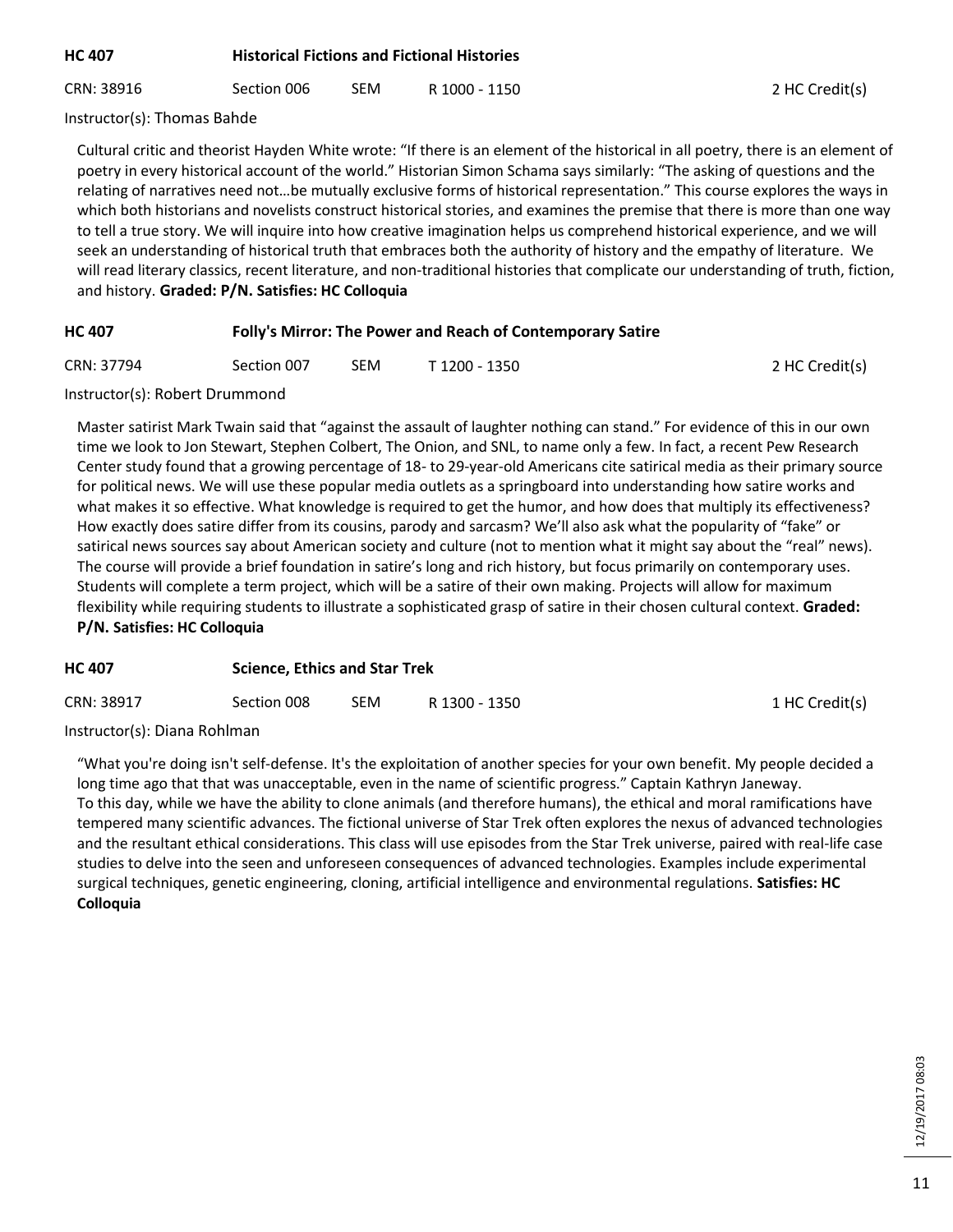# **HC 407 OSU, Women and Oral History: An Exploration of 150 Years**

CRN: 38918 Section 009 SEM T 1000 - 1150 2 HC Credit(s)

Instructor(s): Tiah Edmunson-Morton & Christoffer Petersen

Oregon State University will turn 150 years old in 2018 and this is your opportunity to study our school's history and become part of it. This class will focus primarily on women's experiences at OSU, exploring themes, moments and, yes, problems in OSU's 150 years through the use of oral history as a primary point of focus. As a participant in this class, you will be asked to prepare, conduct, and make available an in-depth oral history interview with a woman who works or studies on this campus (or who once did). These interviews will then be made available to the public through a dedicated web portal that you will help to create. Taught by two archivists and experienced oral historians, the class will use multiple approaches to instruction, making use of lectures, historic images, discussion and document analysis as we explore topics related to women's history, as well as the practice and theory of oral history. By the end of the term, you will have broadened your understanding of the OSU story while also creating a preserved scholarly resource in which you can take pride. **Graded: P/N. Satisfies: HC Colloquia**

| HC 407 | <b>Data Driven Enchanted Objects</b> |  |
|--------|--------------------------------------|--|
|        |                                      |  |

| CRN: 38919 | Section 010 | <b>SEM</b> | ་ 1600 - 1750 | 2 HC Credit(s) |
|------------|-------------|------------|---------------|----------------|
|            |             |            |               |                |

Instructor(s): Chet Udell

Arthur C Clarke famously wrote, "Any sufficiently advanced technology is indistinguishable from magic." How have our ideas of enchanted objects inspired new technology over time? How has advancing technology transformed our notions of magic? You will explore these ideas through experiential hands-on projects using plug and play wireless sensors to build your very own enchanted objects that interact with the seemingly magical digital world around us. From Harry Potter to Hunger Games, run, watches detect when their bearer has heart trouble, and you can click your heels three times (to send an emergency call to your phone) to get out of a meeting or bad date. While technologies and the words we use to describe them may evolve, our desire to acquire objects that augment our capacities to gain knowledge, communicate, protect, and create have remained largely consistent throughout recorded history and across cultural barriers. Enchanted objects that facilitate these wishes are extant in our folklore, mythologies, epic poems, religious texts and can be found in much of our earliest recorded literature. We'll supplement and inform our project experiences through reading and video excerpts you select to investigate a variety of magical objects and their real-world counterparts throughout history. **Graded: P/N. Satisfies: HC Colloquia**

# **HC 407 Sacred Places: Links to Ancient Astronomy**

Instructor(s): Randall Milstein

A survey of sites, megaliths, caves, mountains, and structures considered sacred to human cultures. What do the caves of Lascaux, France; the pyramids of Giza, Egypt; and the temples of Teotihuacan, Mexico have in common? Why are Stonehenge and Calanish in Great Britain significant to Celtic culture and modern geologists and astronomers? Mecca, Rapa Nui, Angkor Wat: why are these loci for our curiosity and philosophical attention? The one thing all these sites, and many more, have in common is a link to ancient astronomical observations. This colloquium is not a survey of competing spiritual philosophies, but a discussion of what makes such sacred sites significant historically, scientifically, and culturally, especially as they relate to ancient astronomy. This class analyzes relationships among science, technology, culture, and society; identifies and applies concepts and theories of basic physical and historical sciences in conjunction with social processes; analyzes the role of culture and technological innovations in creating and shaping geographic locations into places of significant importance in human history. The class articulates a critical perspective on the convergence of social, political, and cultural needs in parallel with the creative and technological advances necessary to develop locations of spiritual significance. There will be (weather permitting) multiple opportunities for day and night viewing through telescopes atop Weniger Hall or at nearby outdoor observation points in conjunction with on-going Physics Department astronomy classes. Weather and class size permitting, optional field trips to exceptional viewing locations or to specialty facilities may be planned. **Graded: P/N. Satisfies: HC Colloquia**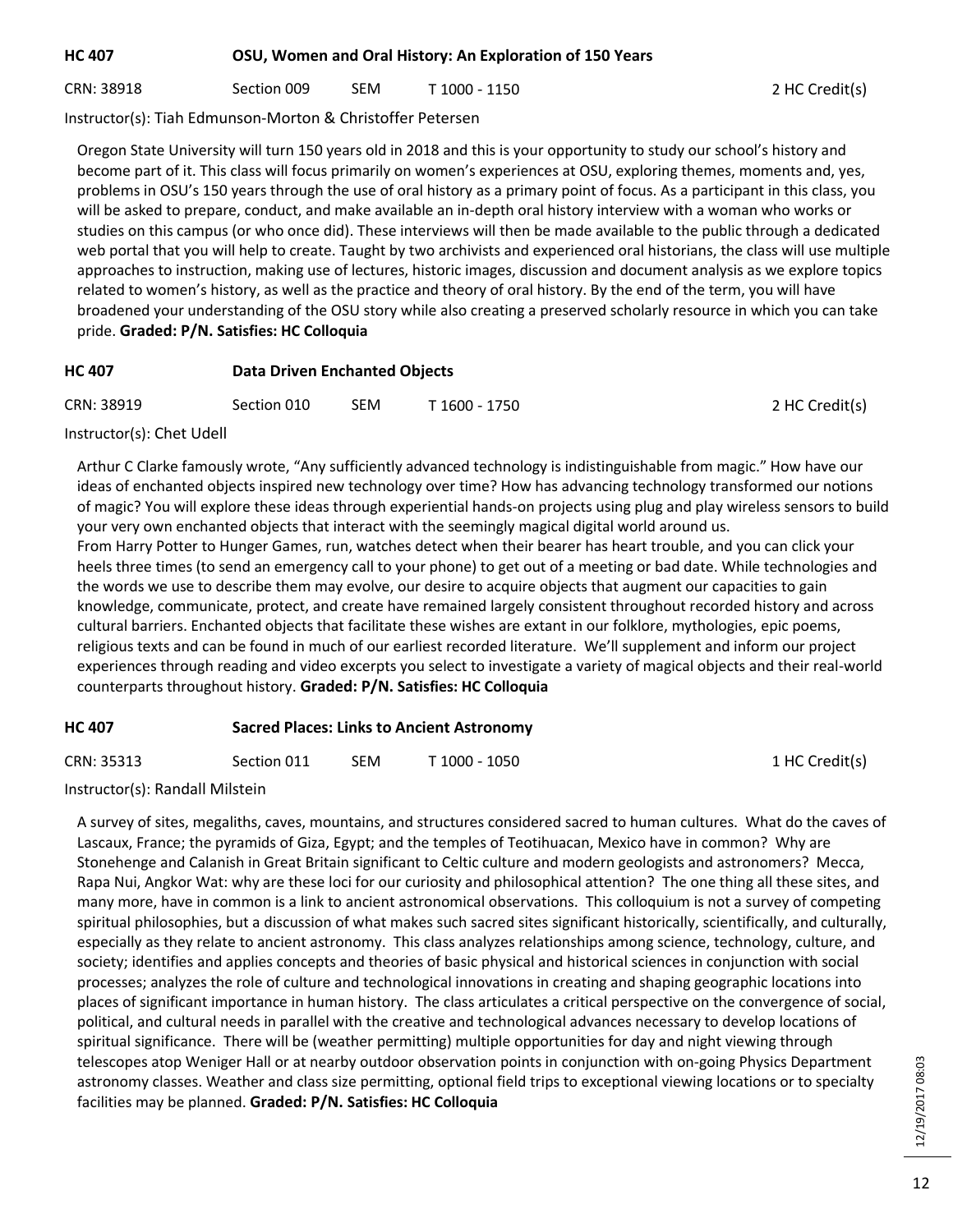# **HC 407 Science of Science Fiction**

CRN: 35314 Section 012 SEM R 1000 - 1050 1 CRN 35314 1 HC Credit(s)

1 HC Credit(s)

2 HC Credit(s)

Instructor(s): Randall Milstein

The good, the bad, the inventive, and the absolutely awful examples of "science" portrayed in science fiction films, television shows, comic books, and literature. Aliens, light sabers, space battles, gravity drives, warp speed, laser beams, star gates, and worm holes; what's real, what's a possibility, what's speculation, and what is impossible. There is a codependency between science and science fiction. Many scientists and engineers acknowledge science fiction helped spark their imaginations of what might be possible in science. And science fiction authors are inspired by future science possibilities, but how do novel scientific ideas get into SciFi authors' heads in the first place? Discussions and viewings of some of our favorite and least favorite science fiction, so we know what to look for while enjoying modern society's best loved metaphors and mythologies. This course analyzes relationships among science, technology, popular culture, philosophy, and science fiction; identifies and applies concepts and theories of basic physical and biological, and social sciences; applies scientific methodology to demonstrate formulated conclusions based on observation, analysis, and synthesis; analyzes the role of science, technology, and philosophy in shaping science fiction in popular entertainment and literature; and articulates a critical perspective on issues involving science, technology, entertainment, philosophy, and society using evidence as support. **Graded: P/N. Satisfies: HC Colloquia**

| <b>HC 407</b> | Soundscaping |            |                |                |  |
|---------------|--------------|------------|----------------|----------------|--|
| CRN: 38920    | Section 013  | <b>SEM</b> | TR 1500 - 1550 | 2 HC Credit(s) |  |

Instructor(s): Thomas Strini

In this course we will spend the first five weeks listening to musical works of all kinds and developing graphic representations of them to enhance our understanding of the music. Students will present their findings and images in class and walk and talk us through their selected or assigned piece. We will also compete in rhythm and ear-training games to give us tools for the last five weeks of the class. In those concluding weeks, each student will create a piece of music, represented by a graphic score, to be performed by the entire class. The instructor will provide a variety of simple instruments for this purpose. The final class will be a performance for invited guests as we make our joyful, and often hilarious, noises. **Graded: P/N. Satisfies: HC Colloquia**

| <b>HC 407</b> | <b>The Online Newsroom</b> |
|---------------|----------------------------|
|               |                            |

| CRN: 38921 | Section 014 | <b>SEM</b> | MW 1100 - 1150 |
|------------|-------------|------------|----------------|
|            |             |            |                |

| MW 1100 - 1150               |
|------------------------------|
| Course meets weeks 1-6 only. |

Instructor(s): Thomas Strini

In this course, students will act as editors, reporters, writers, interviewers, photographers, videographers and social media marketers for The Corvallis Review (corvallisreview.blogspot.com), an online features magazine that has published over 300 stories by OSU students and has attracted over 77,000 page views. The only prerequisites are curiosity, energy and the desire to tell good stories and get those stories in front of real readers. In addition to producing stories, students will learn the basics of social media distribution and search engine optimization, tools that draw readers to those stories. The skills learned in this class apply not only to journalism, but also to content marketing, advertising, business communications and public relations. **Course meets weeks 1-6 only**. **Graded: P/N. Satisfies: HC Colloquia**

# **HC 407 Commodities to Cafes**

| CRN: 35854<br>Section 016 | SEM | W 1400 - 1650 |  |
|---------------------------|-----|---------------|--|
|---------------------------|-----|---------------|--|

Instructor(s): James Sterns

On-farm visits, food tastings, tours of food processing and agricultural input supplier facilities, conversations with farmers, plant scientists and food marketers - all for the purpose of gaining a greater understanding of agriculture, food and you. In addition to site visits, students will have opportunities to discuss, debate, contemplate and grapple with the complexities and interdependencies of our local, regional, national and global agricultural and food systems. Includes several field trips (during scheduled class time). **Course Fee \$25. Satisfies: HC Colloquia**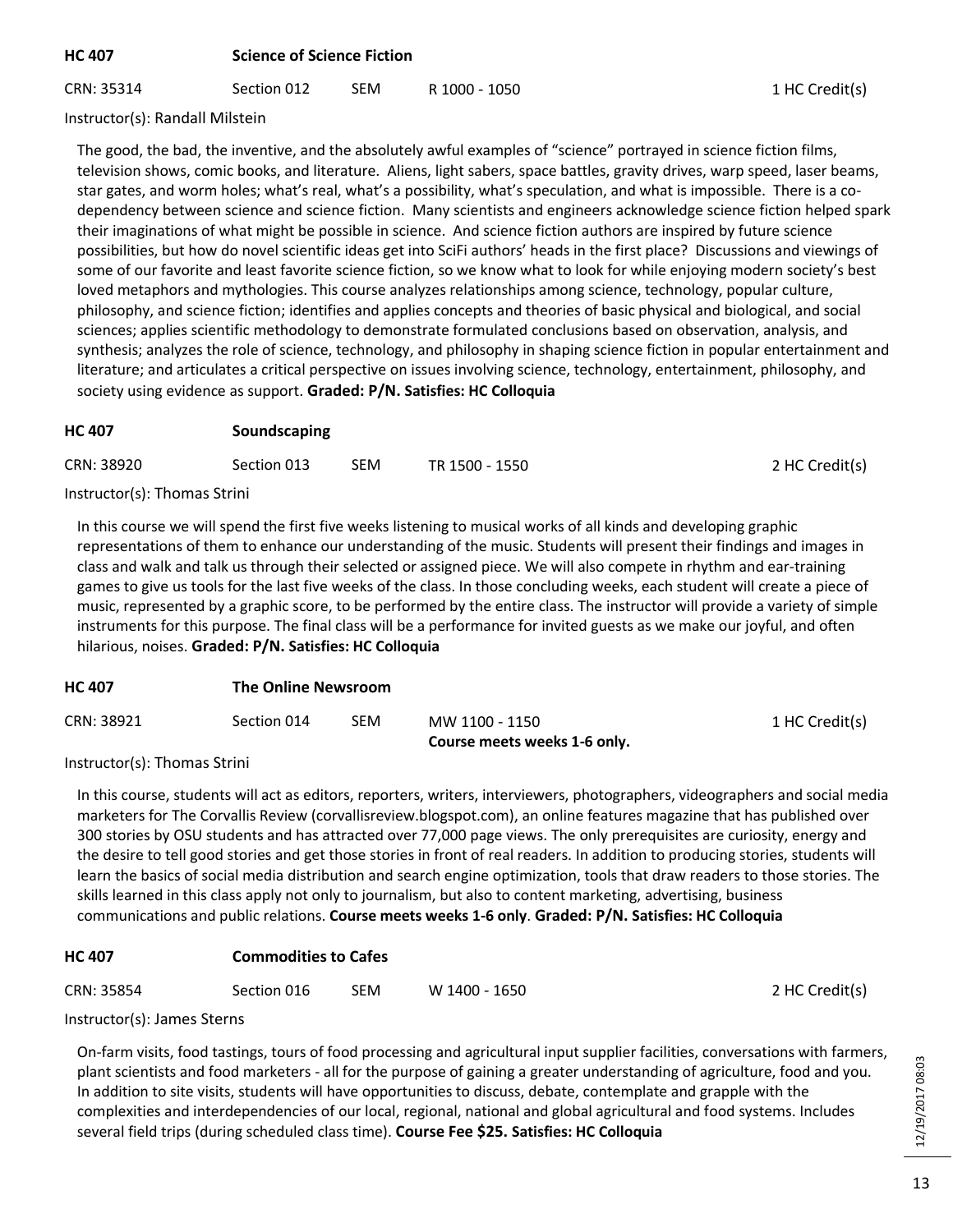| <b>HC 407</b> | Three Things Too Wonderful: Readings from the Abrahamic Religions |     |               |                |  |
|---------------|-------------------------------------------------------------------|-----|---------------|----------------|--|
| CRN: 39727    | Section 017                                                       | SEM | M 1200 - 1250 | 1 HC Credit(s) |  |

Instructor(s): Eric Hill

This course will provide students with an opportunity to become acquainted with readings from Judaism, Christianity, and Islam. The goal here is not so much to walk away with an exhaustive body of knowledge about any of the three faiths, but rather to sample enough from each so as to understand their relationship to each other. There will be several guest speakers and many opportunities to ask questions or share your own perspective on these faiths. **Graded: P/N. Satisfies: HC Colloquia**

| <b>HC 407</b> | <b>Translations</b> |            |                |                |
|---------------|---------------------|------------|----------------|----------------|
| CRN: 38923    | Section 018         | <b>SEM</b> | TR 1200 - 1250 | 2 HC Credit(s) |

#### Instructor(s): Eric Hill

This course will examine the various processes of translation, literally and figuratively. We perform acts of translation whenever we read, write, listen, or speak. Translation is not just restricted to deciphering a foreign language; it also applies to understanding jargon, colloquialisms, slang, euphemism, idiomatic expressions, gestures, and images, and more. Students will look at how we use and think (or sometimes how we don't think) about translating various forms of communication. We will begin with some fundamental concepts that will include etymology, grammar, dialect versus language, and some historical background of the evolution and commonality of languages. Since we will be looking at the concept of translation in this broad sense, students need not necessarily speak a language other than English to take this class. In fact, we will also be discussing the various Englishes we all speak. Students will be asked to critically examine examples of translation and writings about translation. They will write about and present examples of how language works in a variety of contexts. **Graded: P/N. Satisfies: HC Colloquia**

| <b>HC 407</b> | <b>American Religions and American Freedom</b> |      |                |                |
|---------------|------------------------------------------------|------|----------------|----------------|
| CRN: 38115    | Section 019                                    | SEM. | MW 1000 - 1050 | 2 HC Credit(s) |

Instructor(s): Elizabeth Barstow

During the summer of 2016, France struggled with whether or not to allow women to wear full-coverage burqinis while visiting public beaches. While some cities banned the attire—saying that the clothing encroached upon the secular nature of a public space—the country's highest court said that the bans were a violation of Muslim women's personal freedom. While the burquini has not (yet!) been a subject of major debate in the United States, myriad other religious practices issues have received similar attention in the United States. In this class, then, we will study the delicate balance that the United States seeks to ensure between the protection of religious expression and the protection of the public good. In thinking about this question, we will need to consider what Americans have historically meant by the term "religion," and we will also have to consider what the American public—as well as the higher courts—have to say about the limits of personal freedoms. We will explore these tensions by looking at issues of attire, diet, the use of illicit substances, marriage, sound, public transportation, and medical treatment. To better understand these issues, we will look at five groups of people who practice religions that that have historically been outside of the religious mainstream in the United States: the Latter Day Saints (Mormons), Haitian Vodou practitioners, ultra-Orthodox Jews, Muslims, and Hmong immigrants. For assessment, you will take regular reading quizzes, take turns preparing reading questions, and prepare a 15-minute presentation for the class. **Graded: P/N. Satisfies: HC Colloquia**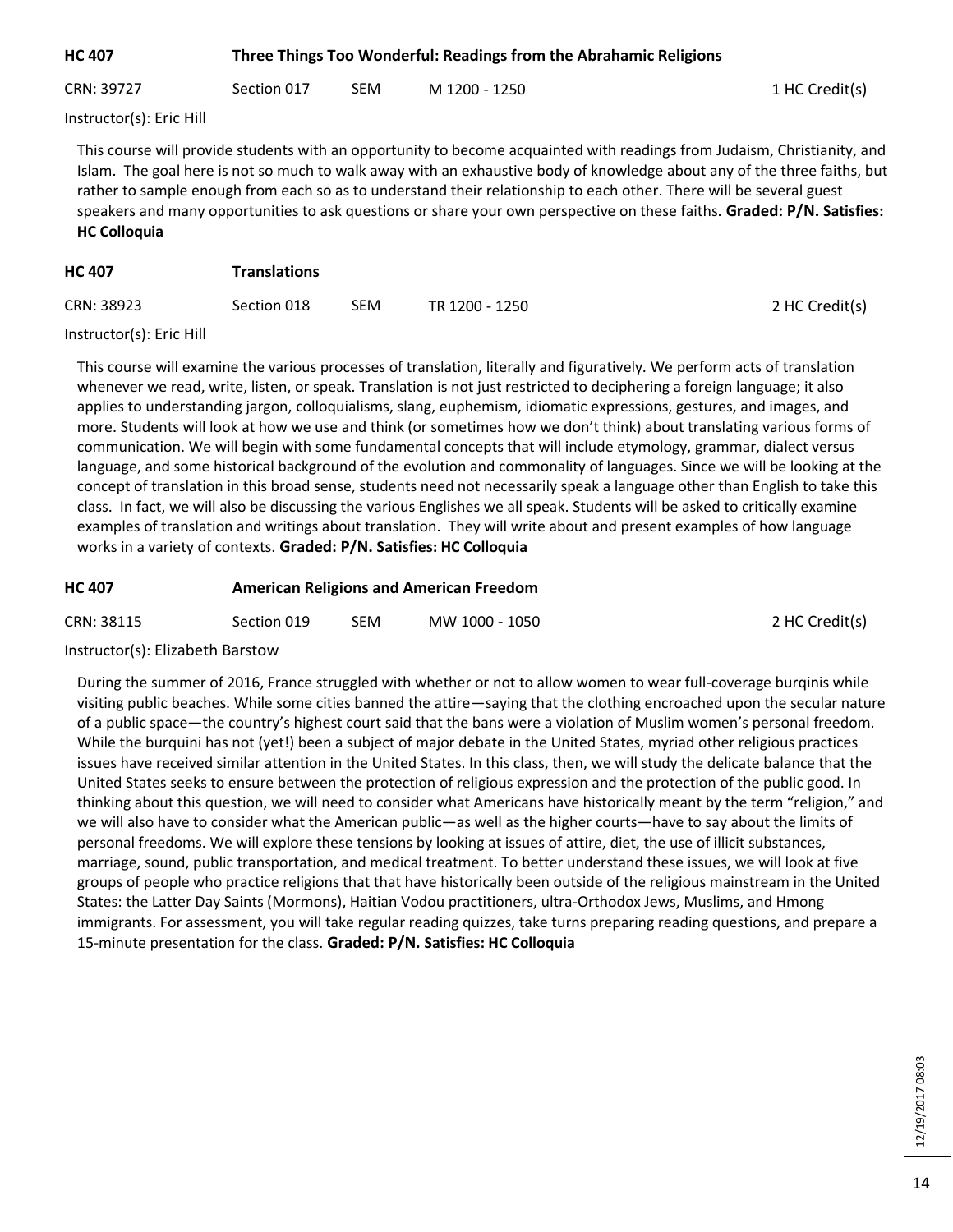| <b>HC 407</b> | The News Junkie's Handbook |            |               |                |  |
|---------------|----------------------------|------------|---------------|----------------|--|
| CRN: 38924    | Section 020                | <b>SEM</b> | R 1400 - 1550 | 2 HC Credit(s) |  |

Instructor(s): Jonathan Katz

Intended for all current or prospective news junkies, this colloquium is devoted to news literacy. It offers students an opportunity both to discuss current events and deconstruct the presentation of news in the evolving media climate of the 21st century. Topics we'll consider include challenges to print media and network news, the role of the internet, the rise of citizen reporting, and the phenomenon of fake news. Through excerpts from film, we'll also consider how journalism and reporting the news has been represented in the public eye. The ultimate question we'll address in this class is epistemological: How can you believe what you read and hear? **Graded: P/N. Satisfies: HC Colloquia**

# **HC 407 Mental Disbility and Wellbeing: Emerging Dilemmas**

| CRN: 37235 | Section 022 | SEM | M 1400 - 1550 | 2 HC Credit(s) |
|------------|-------------|-----|---------------|----------------|
|------------|-------------|-----|---------------|----------------|

Instructor(s): Ray Tricker

This course will provided students with opportunities to study the relationships that have evolved between the pharmaceutical industry, the medical profession in psychiatry, the National Alliance for Mental Illness (NAMI), the National Institutes for Mental Health (NIMH), and the mentally disabled, over the past decades, since the advent of deinstitutionalization in the United States. Important questions need to be asked regarding the significant rise in prevalence of mental disorders such as depression, bipolar disorder, anxiety disorders, ADHD, and the diagnosis of mental disorders in the young. Is the significant increase in increased prevalence of mental disorders a result of improved diagnosis and improvements as described in the DSM V, or are other important contributing factors/issues that being disregarded, that have contributed to epidemic rises in mental illness? Furthermore, evidence of this increase is reflected in significant increase in SSI and SSDI claims; sources that underscore the rise in diagnosed mental disorders in the United States. **Graded: P/N. Satisfies: HC Colloquia**

| <b>HC 407</b> | <b>Last Year Experience</b> |            |               |                |
|---------------|-----------------------------|------------|---------------|----------------|
| CRN: 38116    | Section 024                 | <b>SEM</b> | M 1000 - 1150 | 2 HC Credit(s) |

#### Instructor(s): Don Johnson

The Last Year Experience is intended to provide you with skills and knowledge that will enhance your level of success after college. The class follows two parallel themes: What do I need to know as I prepare for life after college, and what do I need to know about myself as I prepare to flourish in this world? Areas investigated will be: Career – The search process, interviewing, resumes, negotiation and entering the career world; Alternatives to the first year out of college; Personal Finance, college loan repayment, investing and giving back; Identity – Defining self and skills; Creating a digital portfolio; Conversations with OSU Alumni. **Graded: P/N. Satisfies: HC Colloquia**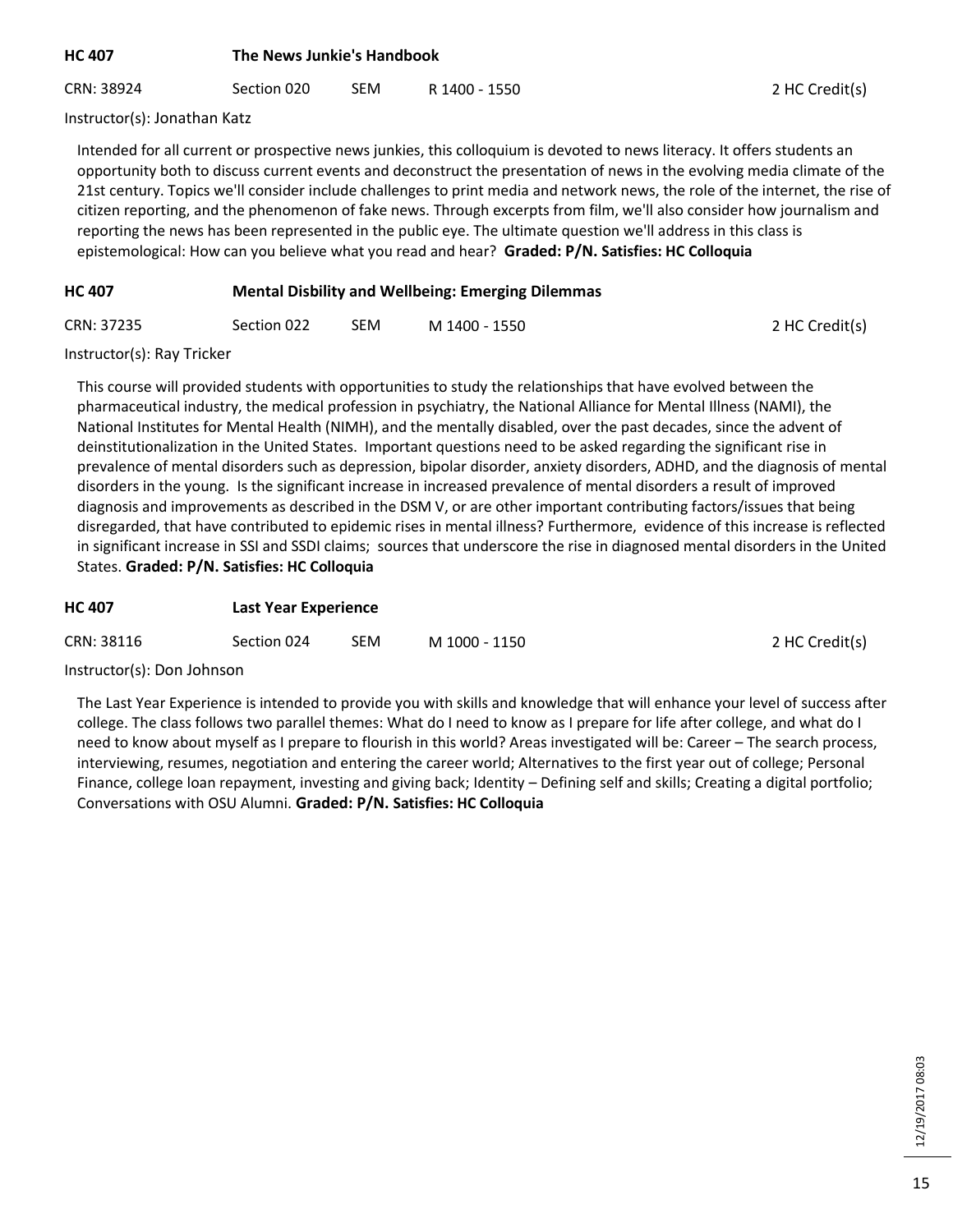# **HC 407 Publishing Underground: A History of Publishing and Radical Reform**

CRN: 39730 Section 025 SEM R 1200 - 1350 2 HC Credit(s)

Instructor(s): Kelly McElroy & Korey Jackson

From punk counterculture and zines to #blacklivesmatter and Twitter, anti-lynching activism and pamphleteering in the U.S. to Soviet era dissident literature--how have activists made their voices heard through specific kinds of publishing? And how have their strategies created new types of publications, even entirely new genres? This course explores different modes of publishing the voices of historical and contemporary social reform and the technologies that enable them (moveable type and the printing press, engraving and screen printing, xerography/photocopying, desktop printers, and web-based platforms). Each week we will take on a particular publication coming out of a particular social movement, discovering just how the politics of activism are informed by (and themselves inform) a wide variety of publication techniques and technologies. We will explore not only the use of various publishing formats but also how institutions of power have reacted to their use, and how such publications have been censured or co-opted. We will also be looking at how certain publishing formats privilege specific kinds of literacy and literate populations. The course covers a lot of territory--both geographical and chronological--but our focus will be less on broad historical analysis and more on what each publishing format/technology can tell us about its particular context. There will also be ample opportunity for students to try their hands at creating their own publications using the technologies discussed in class. At the end of the term students will have the chance to create a final project using one of the publishing methods from class, addressing a social movement or social justice issue they are passionate about. **Graded: P/N. Satisfies: HC Colloquia**

# **HC 408 Workshop THESIS: LEARN (Stage 2)**

| CRN: 33939 | Section 001 | WS. | R 1700 - 1850                 | 1 HC Credit(s) |
|------------|-------------|-----|-------------------------------|----------------|
|            |             |     | Meets weeks 2, 4, and 8 only. |                |
|            |             |     |                               |                |

Instructor(s): Leanna Dillon, Indira Rajagopal & Kevin Ahern

In this course you will learn to lay the groundwork for a successful thesis experience. We will focus on the value of the thesis, what it takes to successfully complete a thesis (e.g. identify a mentor, identify a topic, level of effort required, etc.), and we'll hear from students and faculty with experience in the thesis process. You will complete all of the tasks related to stage 2 of the TheSIS process by: 1) Summarizing an interview/conversation with a faculty member who could serve as a mentor, 2) Summarizing an interview/conversation with an Honors student currently working on their thesis, and 3) Exploring a series of resources and opportunities available to successfully complete the thesis. The Undertake module of the TheSIS is then designed to move students through the steps required to complete a signed thesis proposal and pose some additional questions relevant to this stage of their experience. Course will be team taught. **Meets weeks 2, 4, and 8 only.** PREREQ: Prior completion of TheSIS stages: START as outlined at honors.oregonstate.edu/thesis. **Graded: P/N. Satisfies: HC Thesis/Research/Projects**

| <b>HC 408</b> |             |     | <b>Workshop THESIS: UNDERTAKE (Stage 3)</b> |                |
|---------------|-------------|-----|---------------------------------------------|----------------|
| CRN: 37065    | Section 002 | WS. | R 1600 - 1750<br>Meets weeks 3 and 7 only   | 1 HC Credit(s) |

Instructor(s): Rebekah Lancelin & Kathy Mullet

This course will guide students through the third step of the Thesis Success in Stages (TheSIS) process, UNDERTAKE. We will cover the process of developing a thesis topic, finding a thesis mentor, creating a thesis statement, writing a thesis proposal, and developing a research plan. The course will require participants to turn in a completed thesis proposal signed by a thesis mentor, the end goal of the UNDERTAKE stage and a required component of the thesis process in the Honors College. **Meets weeks 3 and 7 only**. PREREQS: Prior completion of TheSIS stages: START and LEARN as outlined at honors.oregonstate.edu/thesis. **Graded: P/N. Satisfies: HC Thesis/Research/Projects**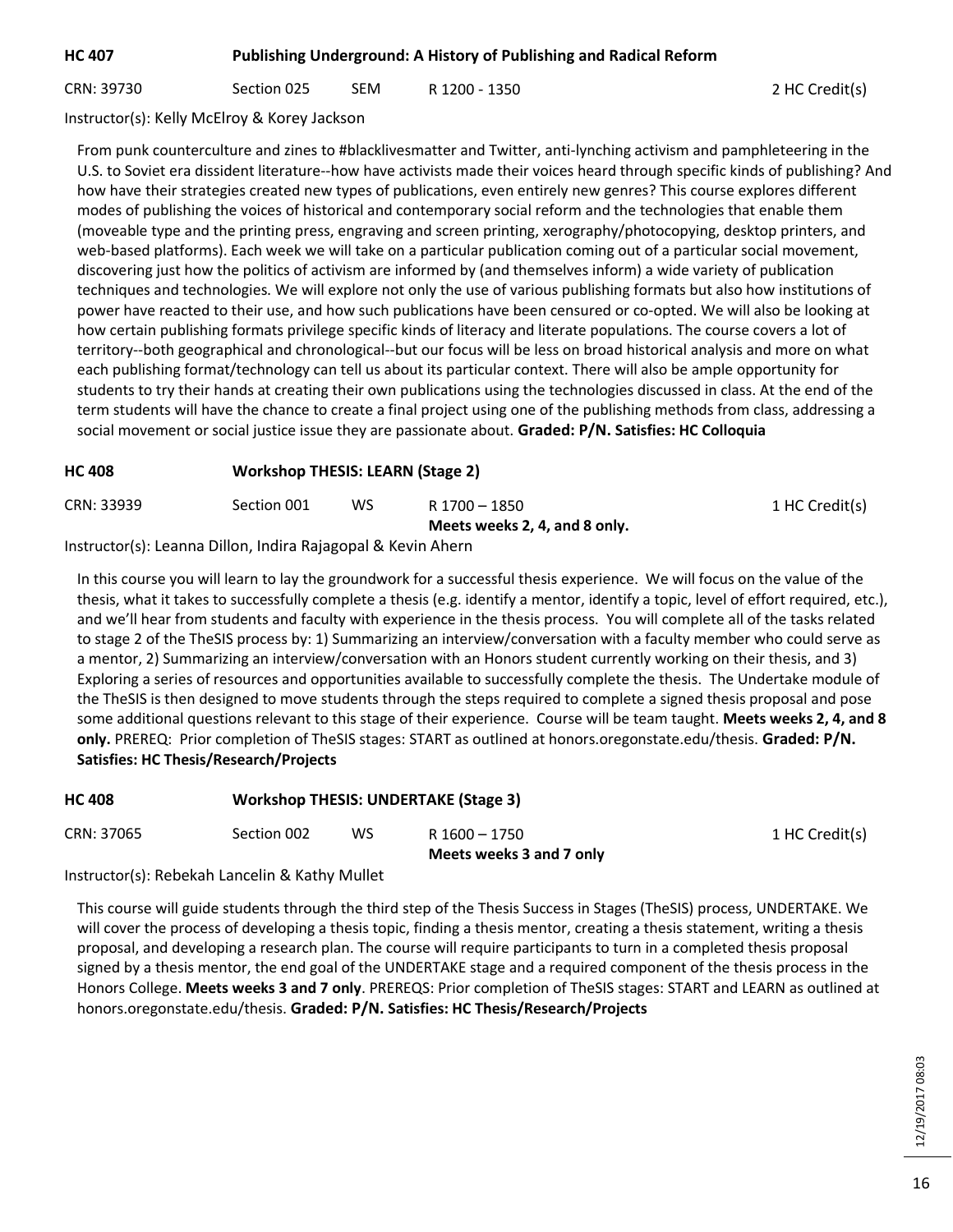| <b>HC 408</b>            | <b>Workshop THESIS: GRADUATE (Stage 4)</b> |    |                                                |                |
|--------------------------|--------------------------------------------|----|------------------------------------------------|----------------|
| CRN: 36180               | Section 003                                | ws | F 1400 - 1550<br>Meets weeks 2, 4, and 6 only. | 1 HC Credit(s) |
| Instructor(s): Ran Mason |                                            |    |                                                |                |

Instructor(s): Ben Mason

This course will guide students through the final stage of the Thesis Success in Stages (TheSIS) process, GRADUATE. The goals of Thesis: GRADUATE are the completion of a thesis draft, the preparation for the thesis defense and the design of a thesis poster. Students need to have completed their research and be prepared to begin writing the thesis draft. This course meets just three times throughout the term. **Meets weeks 2, 4, and 6 only.** PREREQS: Prior completion of TheSIS stages - START, LEARN, and UNDERTAKE as outlined at honors.oregonstate.edu/thesis. **Graded: P/N. Satisfies: HC Thesis/Research/Projects**

| <b>HC 409</b> | <b>Conversants</b> |             |                |
|---------------|--------------------|-------------|----------------|
| CRN: 31382    | Section 005        | <b>PRAC</b> | 1 HC Credit(s) |

Instructor(s): Leanna Dillon

The INTO OSU Cultural Ambassador Conversant Program provides an opportunity for honors students to earn credit while participating in a mutual cultural exchange. Participating honors students commit to meeting on average one hour per week with their international partner, keep a log of the times and places they met and the topics discussed, and complete a 2 page reflections paper due at the end of the term. Program information including the application process, is available at http://oregonstate.edu/international/cultural-ambassador. Students must meet with a HC advisor to complete a Learning Agreement. Applications must be submitted online no later than the end of week 1. **Graded: P/N. Satisfies: HC Elective**

# **HC 409 Civic Engagement**

CRN: 35488 Section 007 PRAC 2011 1 HC Credit(s)

Instructor(s): Leanna Dillon

The Center for Civic Engagement provides an opportunity for honors students to earn credit while participating in an ongoing community engagement project within the local community. Participating honors students commit to serving on average 2-3 hours per week within their project site, keep track of their service hours, and complete a 2 page reflection paper due at the end of the term. Additional information, including placement opportunities, is available at: http://oregonstate.edu/cce/ongoing. Students must meet with a HC advisor to complete a Learning Agreement and a CCE staff member to discuss placement opportunities. Placement must take place prior to the start of the term. **Graded: P/N. Satisfies: HC Elective**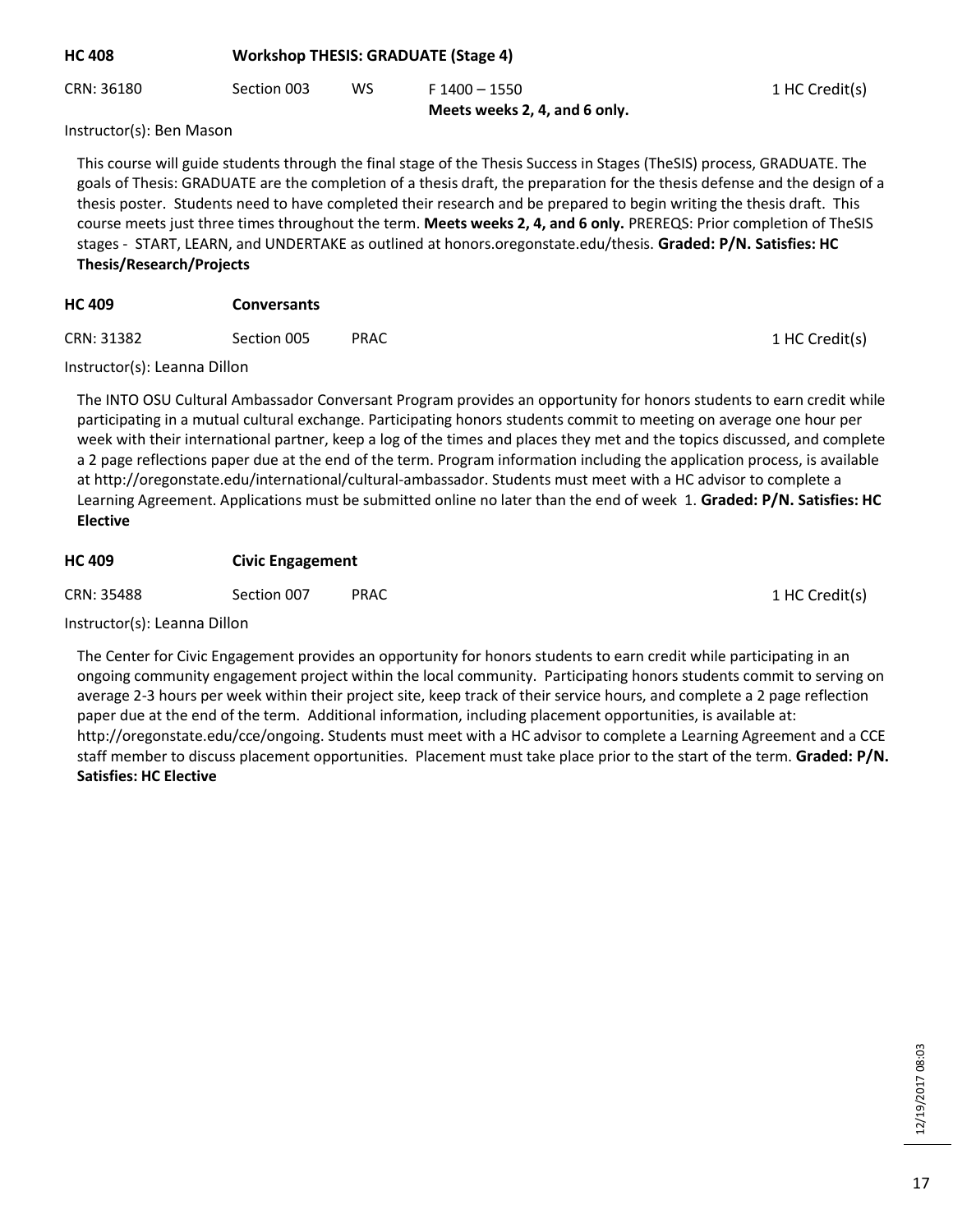# **HST 203H History of the United States**

CRN: 38925 Section 001 LEC TR 1000 - 1150 CRN: 38925 4 HC Credit(s)

Instructor(s): Marisa Chappell

This course is a dynamic introduction to the major events and struggles of the past century of United States history. Drawing on historians' analyses, documentary films, and primary sources such as political speeches, government reports, oral history testimony, and popular music, students will explore crucial events, debates, and transformations of the past century: the transformation from a producer to a consumer culture; the rise of a centralized, bureaucratic state; the emergence of the United States as a world power; and the transformation from exclusive notions of democratic citizenship to a theoretically more inclusive society. Changing and contested contours of freedom, citizenship, national identity, and global mission are the main themes. Class sessions will include interactive lectures to draw out and supplement the major themes and events covered in the reading; collective analysis of written, visual, aural, and video sources; and both smallgroup and collective discussion and debate centered on assigned primary source reading. Along the way, we will investigate the process of doing history. How do historians evaluate historical evidence? How do they develop interpretations of the past? By practicing historical analysis in class discussion and debate and in written assignments, students will gain perspectives that are crucial to informed and engaged community and global citizenship – an appreciation of the past as contingent, a deep understanding of change over time, the ability to view the world from various and often unfamiliar perspectives, and crucial historical context for the world they live in today ("how we got here"). In addition, students will develop important general skills: reading carefully and efficiently, weighing evidence critically, and writing clearly and persuasively. **Satisfies: HC Bacc Core - Difference, Power, and Discrimination; Western Culture**

#### **HST 299H / HC 299 The History Games**

| CRN: 38913 | Section 001 |  | MW 1000 - 1050 | 2 HC Credit(s) |
|------------|-------------|--|----------------|----------------|
|------------|-------------|--|----------------|----------------|

Instructor(s): Marisa Chappell & Amy Koehlinger

Crosslisted with HC 299. See HC 299 Section 003 for course description. **Graded: P/N. Satisfies: HC Colloquia**

| <b>MB 299H</b> | <b>Microbes in the Media</b> |      |               |                |  |
|----------------|------------------------------|------|---------------|----------------|--|
| CRN: 36543     | Section 001                  | LEC. | R 1500 - 1550 | 1 HC Credit(s) |  |
|                |                              |      |               |                |  |

Instructor(s): Linda Bruslind

This course offers an in-depth look at how microbes (bacteria, viruses, fungi, etc) are covered by various types of media and the impact on public perception. What type of information is the public getting and in what context? How has it changed over time and with different types of media? **Satisfies: HC Colloquia**

| <b>ME 317H</b> | <b>Intermediate Dynamics</b> |      |                |                |
|----------------|------------------------------|------|----------------|----------------|
| CRN: 35315     | Section 001                  | LEC. | MW 1600 - 1750 | 4 HC Credit(s) |

Instructor(s): Ross Hatton

Continuation of the study of kinematics and kinetics of particles and rigid bodies, with applications to mechanical systems of current interest to engineers.PREREQS: ENGR 212/212H AND MTH 256/256H. For Manufacturing, Mechanical, and Industrial Engineering majors only. Must be enrolled in pro-school in the College of Engineering. **Satisfies: HC Elective**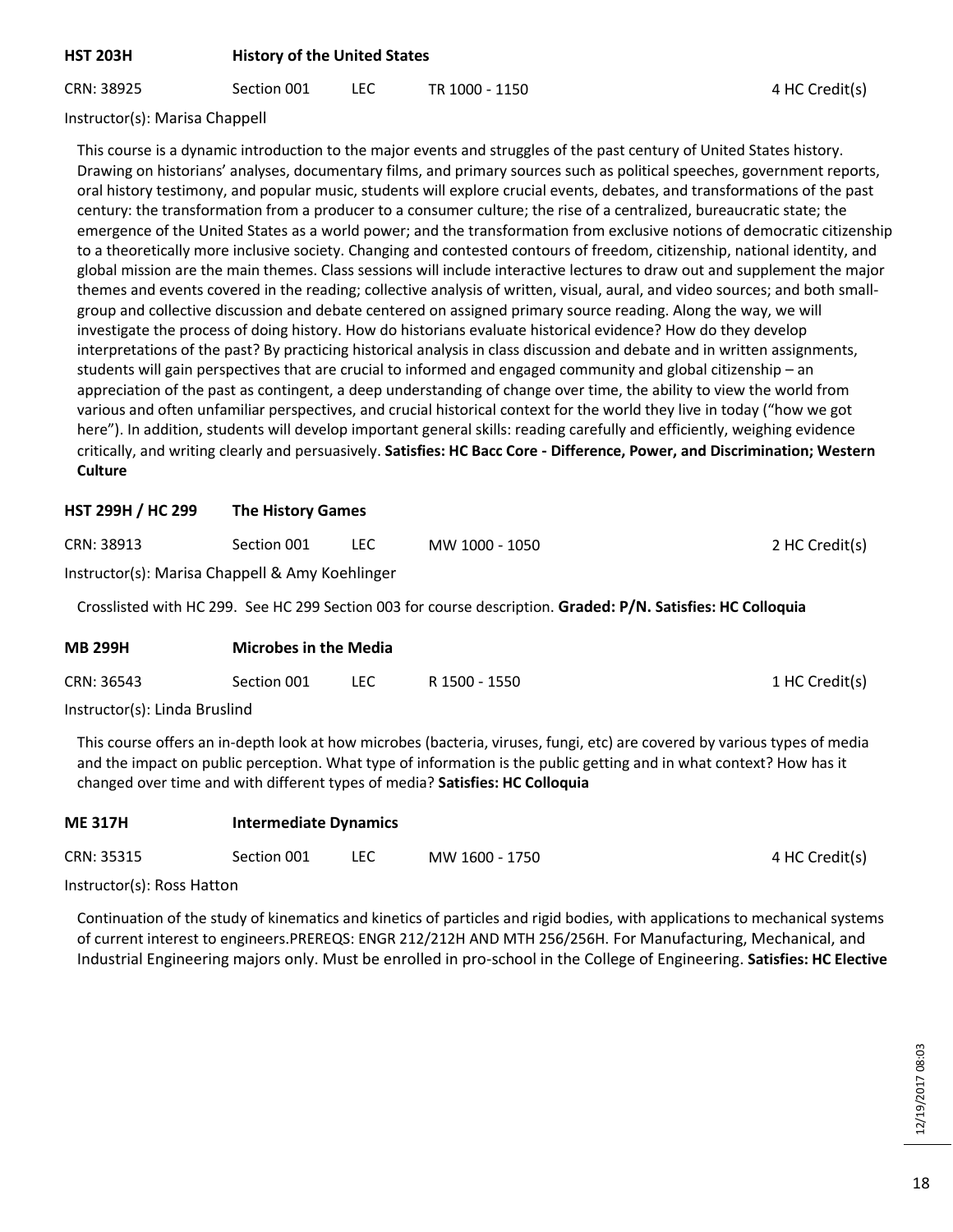| <b>Mechanical Component Design</b> |      |               |                |  |
|------------------------------------|------|---------------|----------------|--|
| Section 001                        | LEC. | TR 830 - 950  |                |  |
|                                    |      |               |                |  |
| Section 010                        | LAB  | W 1000 - 1150 | 1 HC Credit(s) |  |
|                                    |      |               |                |  |

Instructor(s): Matt Campbell

Failure analysis and design of machine components. 1 out of the 4 OSU credits earned counts toward Honors College requirements. PREREQS: ME 316 AND ME 250. For Manufacturing, Mechanical, and Industrial Engineering majors only. Must be enrolled in the pro-school in the College of Engineering. **Satisfies: HC Elective**

| <b>MTH 252H</b> | <b>Integral Calculus</b> | 4 HC Credit(s) |                                |                    |  |
|-----------------|--------------------------|----------------|--------------------------------|--------------------|--|
| CRN: 32469      | Section 001              | LEC.           | MWF 1000 - 1120                | <b>Bill Bogley</b> |  |
| <u>OR</u>       |                          |                |                                |                    |  |
| CRN: 36388      | Section 002              | LEC.           | MF 1300 - 1350 & W 1200 - 1350 | Filix Maisch       |  |
| $\mathbf{Q}$    |                          |                |                                |                    |  |
| CRN: 38244      | Section 003              | <b>LEC</b>     | M 1400 - 1550 & WF 1400 - 1450 | Hoe Woon Kim       |  |

The integral is the second big idea in calculus. In the same way that the derivative measures rate of change, the integral measures net change. Applications in physics, engineering and geometry are numerous.PREREQ: MTH 251/251H.**Course Fee \$10. Satisfies: HC Elective**

| <b>MTH 254H</b>         | <b>Vector Calculus I</b> |            |                            |                |  |  |
|-------------------------|--------------------------|------------|----------------------------|----------------|--|--|
| CRN: 34144              | Section 001              | <b>LEC</b> | MW 1400-1450 & F 1400-1550 | 4 HC Credit(s) |  |  |
| $Instructor(c)$ Dan Guo |                          |            |                            |                |  |  |

Instructor(s): Ren Guo

Vectors and geometry: coordinate systems, scalar product. Real-Valued Functions of Several Variables: partial and directional derivatives, gradient, extreme values. Multiple Integrals: change of coordinates, applications. Vector valuedfunctions: arc length and curvature of space curves, normal and tangential components of acceleration.PREREQ: MTH 252/252H.**Course Fee \$10. Satisfies: HC Elective**

| <b>MTH 255H</b> | <b>Vector Calculus II</b> |      |                                |                |  |  |
|-----------------|---------------------------|------|--------------------------------|----------------|--|--|
| CRN: 33940      | Section 001               | LEC. | MW 1000 - 1050 & F 1000 - 1150 | 4 HC Credit(s) |  |  |

Instructor(s): Patrick De Leenheer

Introduction to vector analysis: line integrals and work, conservative fields, surface integrals and flux, divergence, curl, and the theorems of Gauss and Stokes. Emphasis on geometric intuition, not just computation. Especially suitable for those with an interest in physics and engineering, as well as mathematics.PREREQ: MTH 254/254H. **Course Fee \$10. Satisfies: HC Elective**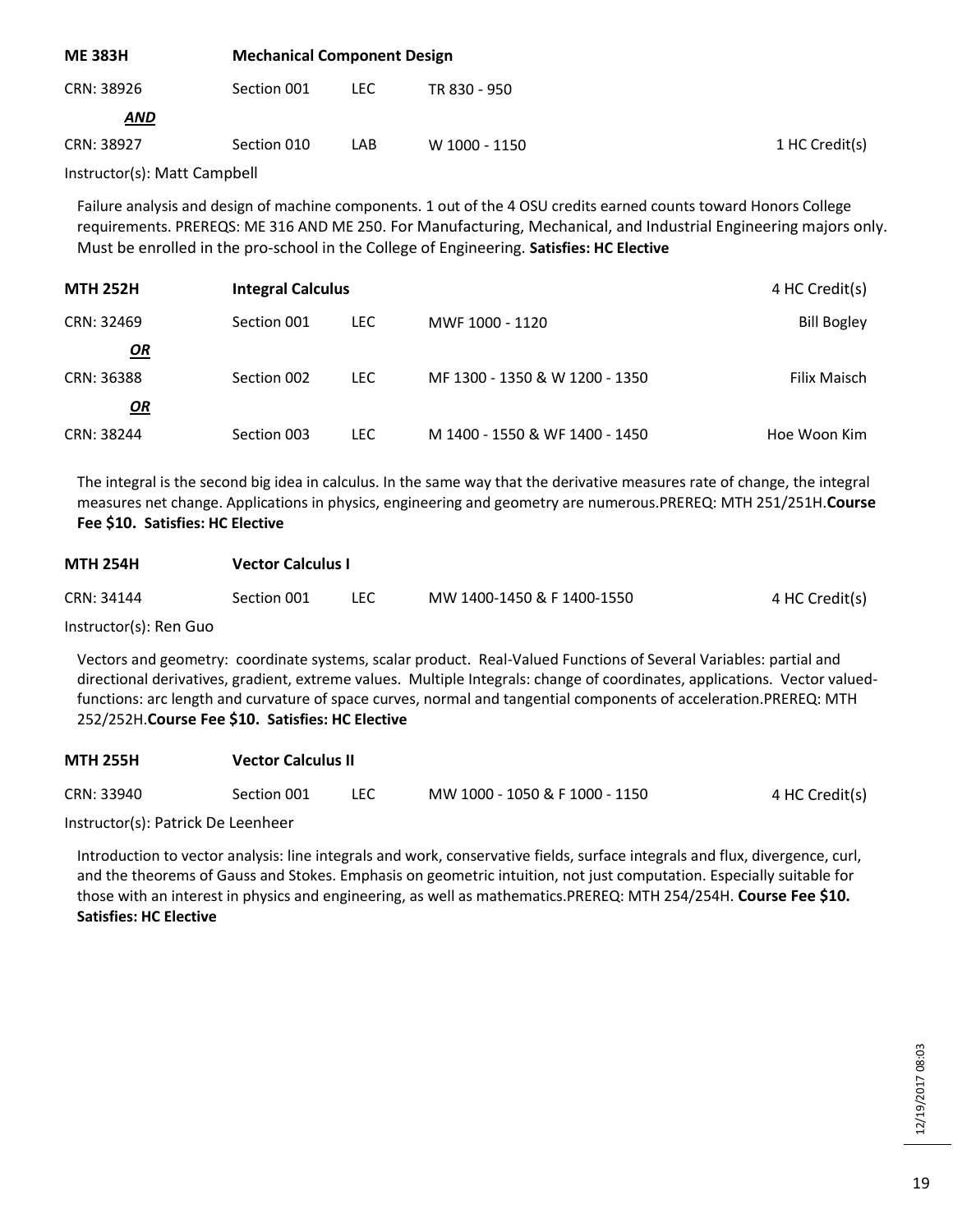| <b>MTH 256H</b> | <b>Applied Differential Equations</b> | 4 HC Credit(s) |                 |               |
|-----------------|---------------------------------------|----------------|-----------------|---------------|
| CRN: 32470      | Section 001                           | <b>LEC</b>     | MWF 1300 - 1350 | Nathan Gibson |
| <b>AND</b>      |                                       |                |                 |               |
| CRN: 36190      | Section 002                           | <b>REC</b>     | W 1200 - 1250   | Nathan Gibson |
| OR              |                                       |                |                 |               |
| CRN: 37240      | Section 003                           | <b>LEC</b>     | MWF 1400 - 1450 | Juan Restrepo |
| <b>AND</b>      |                                       |                |                 |               |
| CRN: 38295      | Section 004                           | <b>REC</b>     | W 1500 - 1550   | Juan Restrepo |

First order linear and nonlinear equations, and second order and higher order linear equations, Laplace transform, and applications appropriate for science and engineering. PREREQ: MTH 254/254H. **Satisfies: HC Elective**

| <b>MTH 306H</b> | <b>Matrix and Power Series Methods</b> |      |                 |                |  |  |
|-----------------|----------------------------------------|------|-----------------|----------------|--|--|
| CRN: 32497      | Section 001                            | LEC. | MWF 1000 - 1120 | 4 HC Credit(s) |  |  |
|                 |                                        |      |                 |                |  |  |

Instructor(s): Radu Dascaliuc

This class will move at a fast pace from day one. We plan to cover most of the textbook. Topics will include introduction to matrix algebra, determinants, systematic solution to linear systems, and eigenvalue problems. Convergence and divergence of series with emphasis on power series, Taylor series expansions, convergence tests for power series, and error estimates for truncated series used in practical approximations. PREREQ: MTH 252/252H. MTH 254/254H recommended. **Satisfies: HC Elective**

| <b>PH 222H</b> |             | <b>Recitation for Physics 212</b> |               |                |  |
|----------------|-------------|-----------------------------------|---------------|----------------|--|
| CRN: 33158     | Section 001 | <b>REC</b>                        | T 1100 - 1150 | 1 HC Credit(s) |  |
| .              |             |                                   |               |                |  |

Instructor(s): David McIntyre

Honors recitation reserved for HC students enrolled in lecture/lab section of PH 212. One-hour weekly session for the development of problem-solving skills in calculus-based general physics. COREQ: PH 212. **Graded P/N. Satisfies: HC Bacc Core - Physical Sciences**

| PH 223H    | Recitation for Physics 213 |            |               |                |
|------------|----------------------------|------------|---------------|----------------|
| CRN: 33157 | Section 001                | <b>REC</b> | R 1100 - 1150 | 1 HC Credit(s) |

Instructor(s): David Roundy

**PH 223H Recitation for Physics 213**

Honors recitation reserved for HC students enrolled in lecture/lab section of PH 213. One-hour weekly session for the development of problem-solving skills in calculus-based general physics. COREQ: PH 213. **Graded P/N. Satisfies: HC Bacc Core - Physical Sciences**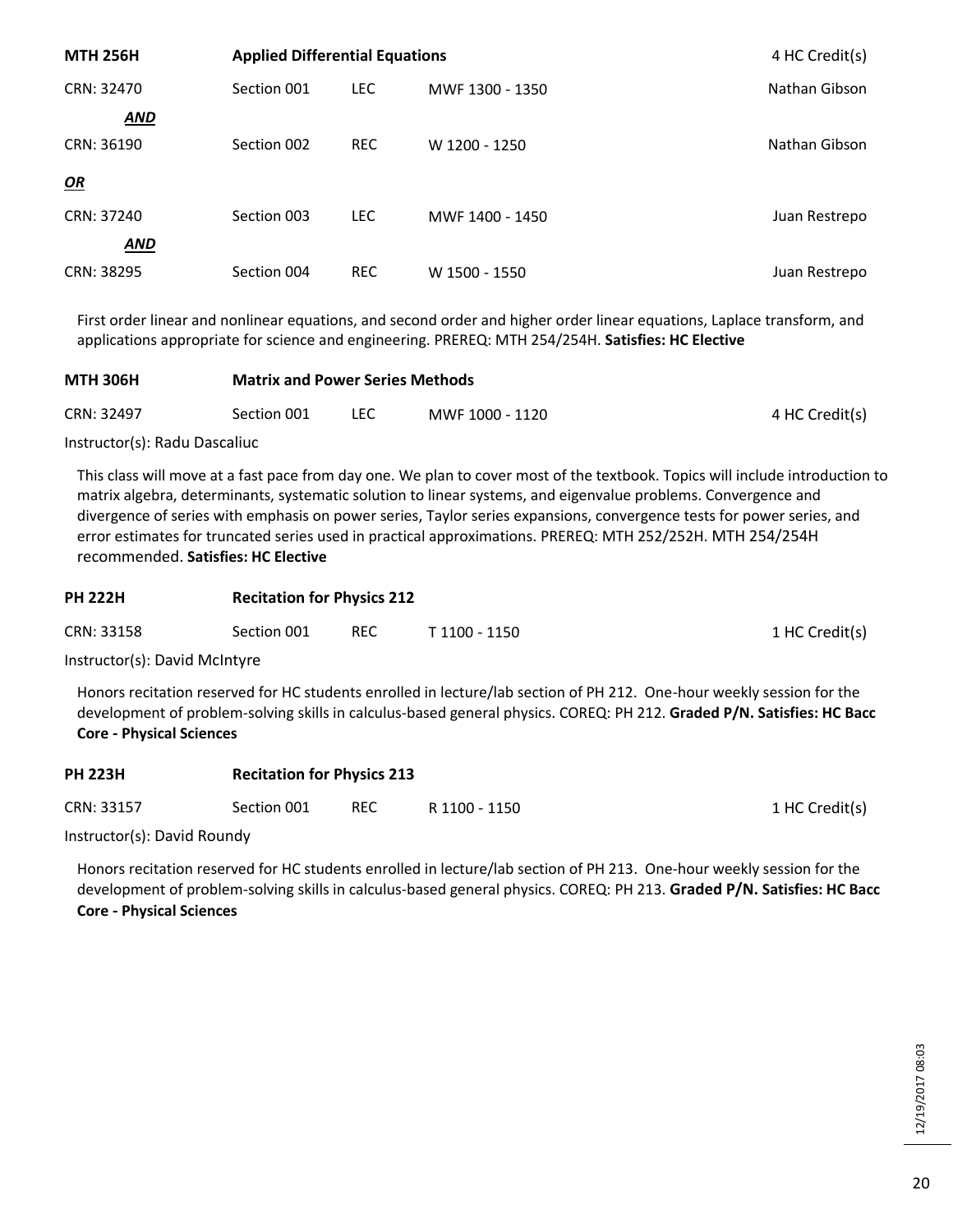| PH 407H | <b>Weird World of Quantum Mechanics</b> |
|---------|-----------------------------------------|
|---------|-----------------------------------------|

CRN: 36544 Section 001 SEM F 1400 - 1450 1 HC Credit(s)

Instructor(s): Albert Stetz

This is a course on quantum mechanics designed for students who have never had and may never have a regular course in quantum mechanics with the Physics Department. The treatment is mostly qualitative with a minimum of mathematics. The emphasis is on phenomena that are "weird," in the sense of being wildly at odds with common sense. One example out of many is the famous Schrodinger's cat. The rules of quantum mechanics seem to imply that you can kill the cat by looking at it. These things have fascinating philosophical implications which we will discuss as the course proceeds. **Satisfies: HC Colloquia**

# **PHL 440H Environmental Ethics**

| CRN: 38930 | Section 001 | LEC<br>__ | TR 1400 - 1520 | 3 HC Credit(s) |
|------------|-------------|-----------|----------------|----------------|
|            |             |           |                |                |

Instructor(s): Allen Thompson

We live on the cusp of unprecedented environmental changes driven by human activity. Global climate change, ocean acidification, mass species extinctions, land use and fragmentation, invasive species, and other issues confront humanity and our responses to such problems will likely have consequences for the basic conditions of life on the planet, including the well being of future human generations, for millennia. The possibility of tragic outcomes is well established across earth, atmospheric, oceanic, and life sciences but what will actually come to pass depends on what present generations of human beings decide to do. Human beings are causally responsible for this situation but how might we also be morally responsible, collectively and individually? Exploring such questions is the domain of environmental ethics, a philosophical enterprise focused on how to think about such issues as the value of nature (human and non-human) and how we should be guided by such values, obligations to future generations, environmental justice, sustainability, and stewardship. Students in this class will work together though essays newly commissioned by the instructor for the recently published Oxford Handbook of Environmental Ethics (2017), of which he is the co-editor and one of the contributors. **Satisfies: HC Bacc Core - Contemporary Global Issues**

# **PHL/REL 160H Quests for Meaning: World Religions** CRN: 37241 Section 001 LEC TR 1200 - 1340 And The Credit(s) Instructor(s): Elizabeth Barstow

A survey and analysis of the search for meaning and life fulfillment represented in major religious traditions of the world, such as Hinduism, Buddhism, Taoism, Zen, Confucianism, Judaism, Christianity, and Islam. Crosslisted with REL 160H. **Satisfies: HC Bacc Core - Cultural Diversity**

| PHL/REL 444H<br><b>Biomedical Ethics</b> |             |      |                |                |  |
|------------------------------------------|-------------|------|----------------|----------------|--|
| CRN: 38931                               | Section 001 | LEC. | MW 1400 - 1550 | 4 HC Credit(s) |  |
|                                          |             |      |                |                |  |

Instructor(s): Jonathan Kaplan

In this class, we will cover ethical principles and decision-making processes to selected problems in medicine, health care, and biotechnology. Special attention given to end-of-life choices, reproductive rights and technologies, organ transplantation, research ethics, genetic engineering, and allocating scarce resources. An interdisciplinary focus that draws on social, legal, economic, and scientific issues in ethical decision in medicine. Crosslisted with REL 444H. **Satisfies: HC Bacc Core - Science, Technology and Society**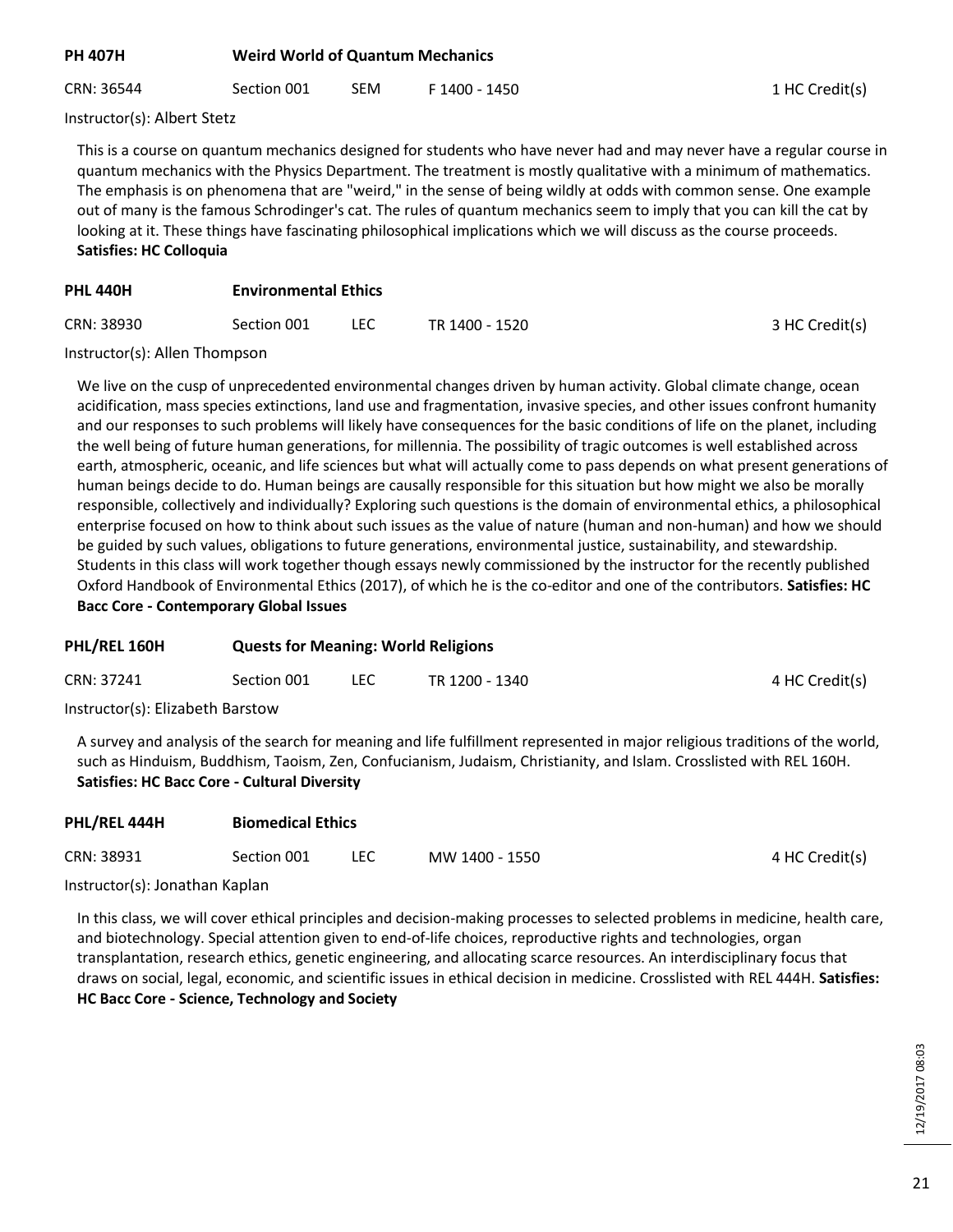# **PS 375H Civil Rights Movement and Policies**

CRN: 38933 Section 001 LEC TR 1400 - 1550 Section 4 HC Credit(s)

Instructor(s): Douglas Clark

This course examines the political and social origins and strategies of the US civil rights movement and the public policy consequences of the civil rights struggle, circa: 1945 to the present. In general, we examine the political and judicial battles over inequality in the justice system, education, employment, and housing …first as racial issues…. then inquire into how gender, sexuality, disability, ethnic identity, immigration, and economic status become elements in the civil rights agenda. We specifically evaluate the public policies produced by the struggle including the Civil Rights Act of 1964, the Voting Rights Act of 1965, Open Housing laws in 1968 and the equal protection battles relating to gender equality, gay rights, economic justice and immigration. What have we accomplished in the fifty years since these landmark public policies? Where are we today? Do the current battles from the streets to the courts over marriage equality, mass incarceration, voter suppression, school failure, and economic inequality indicate a new civil rights agenda sixty years later? Does the current activism in the form of groups such as Black Lives Matter, Equality Federation, Lawyers for Equality, Dream Defenders, BYP100, HandsUp United, and Million Hoodies Movement for Justice, represent a new….a different… civil rights movement? With this in mind, our inquiry includes interviews and meetings with emerging civil rights activists. **Satisfies: HC Bacc Core - Difference, Power, and Discrimination**

| REL/PHL 160H                     | <b>Quests for Meaning: World Religions</b> |            |                                                                                                                   |                |
|----------------------------------|--------------------------------------------|------------|-------------------------------------------------------------------------------------------------------------------|----------------|
| CRN: 37242                       | Section 001                                | <b>LEC</b> | TR 1200 - 1340                                                                                                    | 4 HC Credit(s) |
| Instructor(s): Elizabeth Barstow |                                            |            |                                                                                                                   |                |
|                                  |                                            |            | Crosslisted with PHL 160H. See PHL 160H for course description. Satisfies: HC Bacc Core - Cultural Diversity      |                |
| REL/PHL 444H                     | <b>Biomedical Ethics</b>                   |            |                                                                                                                   |                |
| CRN: 38932                       | Section 001                                | LEC.       | MW 1400 - 1550                                                                                                    | 4 HC Credit(s) |
| Instructor(s): Jonathan Kaplan   |                                            |            |                                                                                                                   |                |
| <b>Society</b>                   |                                            |            | Crosslisted with PHL 444H. See PHL 444H for course description. Satisfies: HC Bacc Core - Science, Technology and |                |
| <b>WGSS 223H</b>                 | <b>Women: Self and Society</b>             |            |                                                                                                                   |                |

| CRN: 38185 | Section 001 | LEC. |                |                |
|------------|-------------|------|----------------|----------------|
|            |             |      | TR 1200 - 1320 | 3 HC Credit(s) |

Instructor(s): Liddy Detar

Multidisciplinary introduction to women, gender, and sexuality studies. Focuses on the lives and status of women in society and explores ways institutions such as family, work, media, law and religion affect different groups of women. Explores issues of gender, race, class, age, sexual orientation, size and ability. **Satisfies: HC Bacc Core - Difference, Power, Discrimination; Social Processes and Institutions**

# **WGSS 360H Men and Masculinities**

| CRN: 38936 | Section 001 |  | TR 830 - 950 | 3 HC Credit(s) |
|------------|-------------|--|--------------|----------------|
|------------|-------------|--|--------------|----------------|

Instructor(s): Bradley Boovy

Students will become familiar with central topics in global masculinity studies, analyze texts in diverse media, develop original arguments, and engage with issues of masculinity and representation through written and creative work. **Satisfies: HC Bacc Core - Contemporary Global Issues**